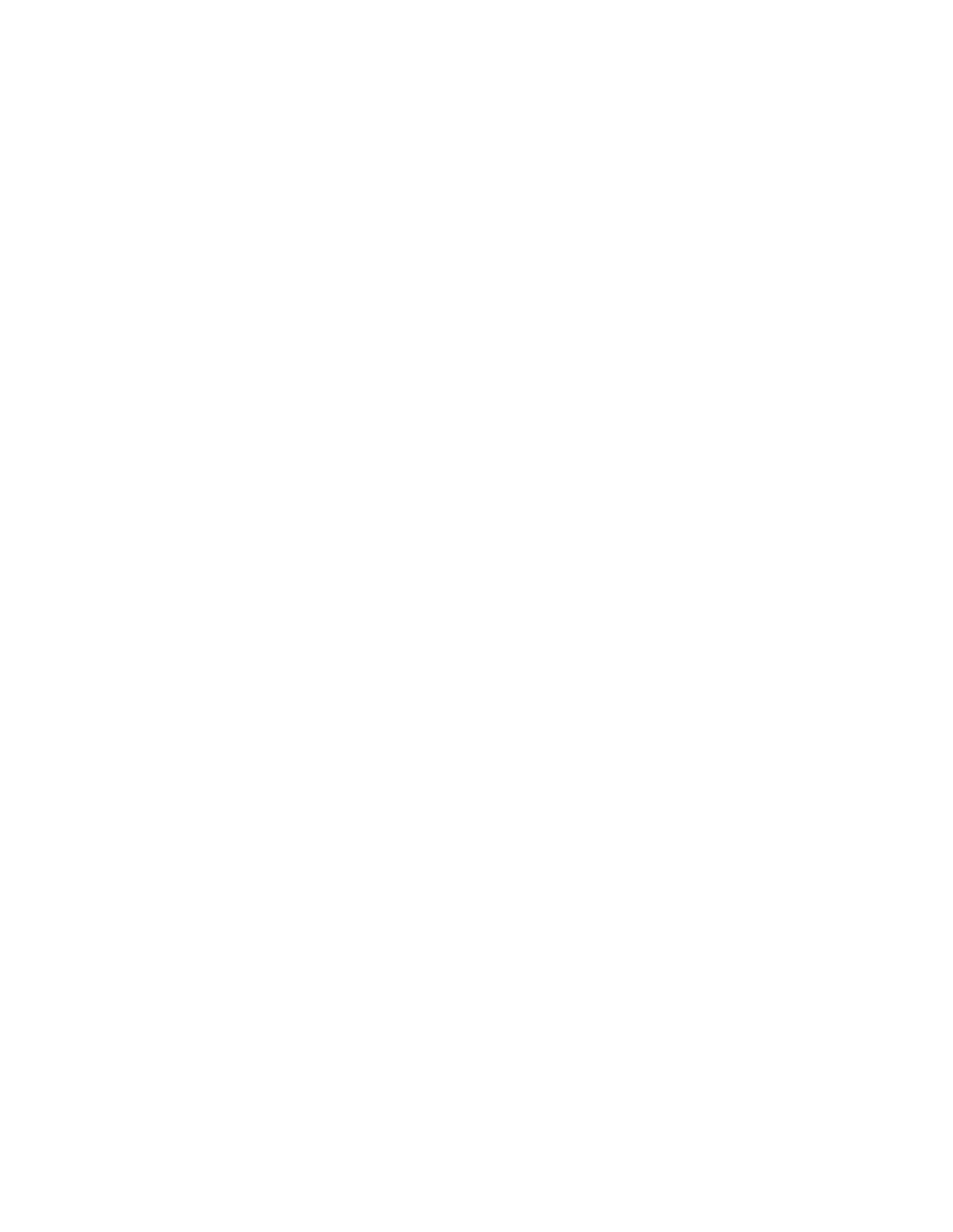## **International Forest Carbon Sequestration in a Post-Kyoto Agreement**

Andrew J. Plantinga *Professor, Department of Agricultural and Resource Economics Oregon State University*  plantinga@oregonstate.edu

Kenneth R. Richards *Professor, School of Public and Environmental Affairs Indiana University*  kenricha@indiana.edu

Prepared for The Harvard Project on International Climate Agreements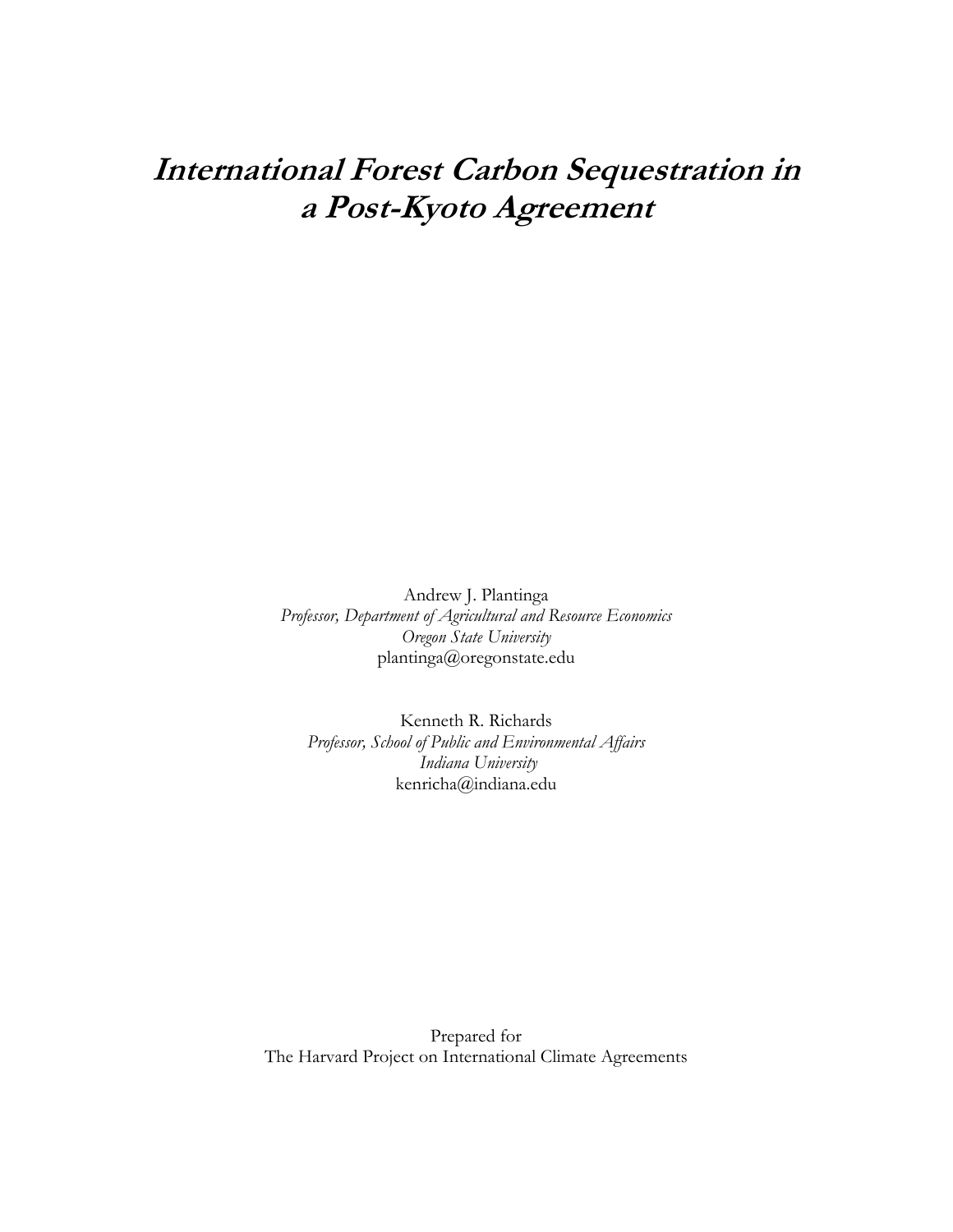#### **THE HARVARD PROJECT ON INTERNATIONAL CLIMATE AGREEMENTS**

The goal of the Harvard Project on International Climate Agreements is to help identify key design elements of a scientifically sound, economically rational, and politically pragmatic post-2012 international policy architecture for global climate change. It draws upon leading thinkers from academia, private industry, government, and non-governmental organizations from around the world to construct a small set of promising policy frameworks and then disseminate and discuss the design elements and frameworks with decision-makers. The Project is co-directed by Robert N. Stavins, Albert Pratt Professor of Business and Government, John F. Kennedy School of Government, Harvard University, and Joseph E. Aldy, Fellow, Resources for the Future. For more information, see the Project's website: http://belfercenter.ksg.harvard.edu/climate

#### **Acknowledgements**

Major funding for the Harvard Project on International Climate Agreements has been provided by a grant from the Climate Change Initiative of the Doris Duke Charitable Foundation. Additional support has been provided by Christopher P. Kaneb (Harvard AB 1990); the James M. and Cathleen D. Stone Foundation; Paul Josefowitz (Harvard AB 1974, MBA 1977) and Nicholas Josefowitz (Harvard AB 2005); the Enel Endowment for Environmental Economics at Harvard University; the Belfer Center for Science and International Affairs at the Harvard Kennedy School; and the Mossavar-Rahmani Center for Business and Government at the Harvard Kennedy School.

#### **Citation Information**

Plantinga, Andrew J. and Kenneth R. Richards . "International Forest Carbon Sequestration in a Post-Kyoto Agreement" Discussion Paper 2008-11, Cambridge, Mass.: Harvard Project on International Climate Agreements, October 2008.

The views expressed in the Harvard Project on International Climate Agreements Discussion Paper Series are those of the author(s) and do not necessarily reflect those of the John F. Kennedy School of Government or of Harvard University. Discussion Papers have not undergone formal review and approval. Such papers are included in this series to elicit feedback and to encourage debate on important public policy challenges. Copyright belongs to the author(s). Papers may be downloaded for personal use only.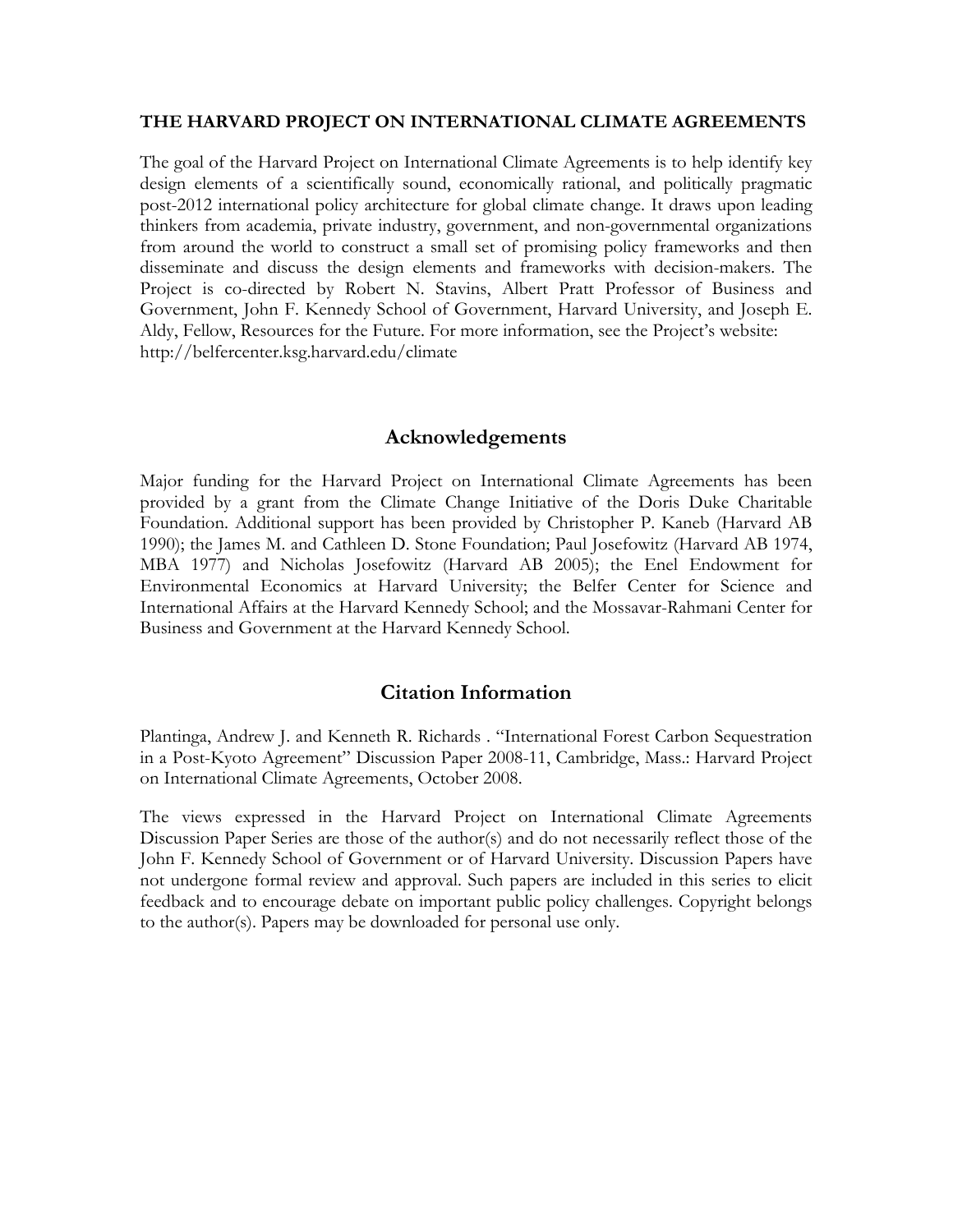#### **Abstract**

Given the size of the global carbon pool in forest vegetation, the potential climatic effects of natural and anthropogenic changes in forests are enormous. Therefore, forest carbon management must be an important element of any international agreement on climate change. In this regard, the Kyoto Protocol has proven ineffective, in part, due to its emphasis on project-based evaluation and the absence of a mechanism for compensating avoided deforestation. We consider alternative ways to include forest carbon management within the framework of an international climate treaty. We conclude that project-by-project accounting, as under the Clean Development Mechanism of the Kyoto Protocol, is fundamentally flawed due to problems with additionality, leakage, and permanence. We find that national-level accounting linked to an emissions trading program offers much more promise. Under the national inventory (NI) approach, nations conduct periodic inventories of their entire forest carbon stock. The measured stock is compared to a negotiated baseline stock to determine the number of credits to redeem (or debits to cover) in the permit market. The NI approach is more comprehensive than, and addresses some of the incentive problems with, recent proposals for compensating reductions in tropical deforestation (e.g., REDD). For the NI approach to succeed, it must be feasible to conduct regular and reliable national forest inventories for a large group of countries. If current measurement technologies are inadequate, we recommend that an input-based approach be used in the interim until the measurement challenges are overcome.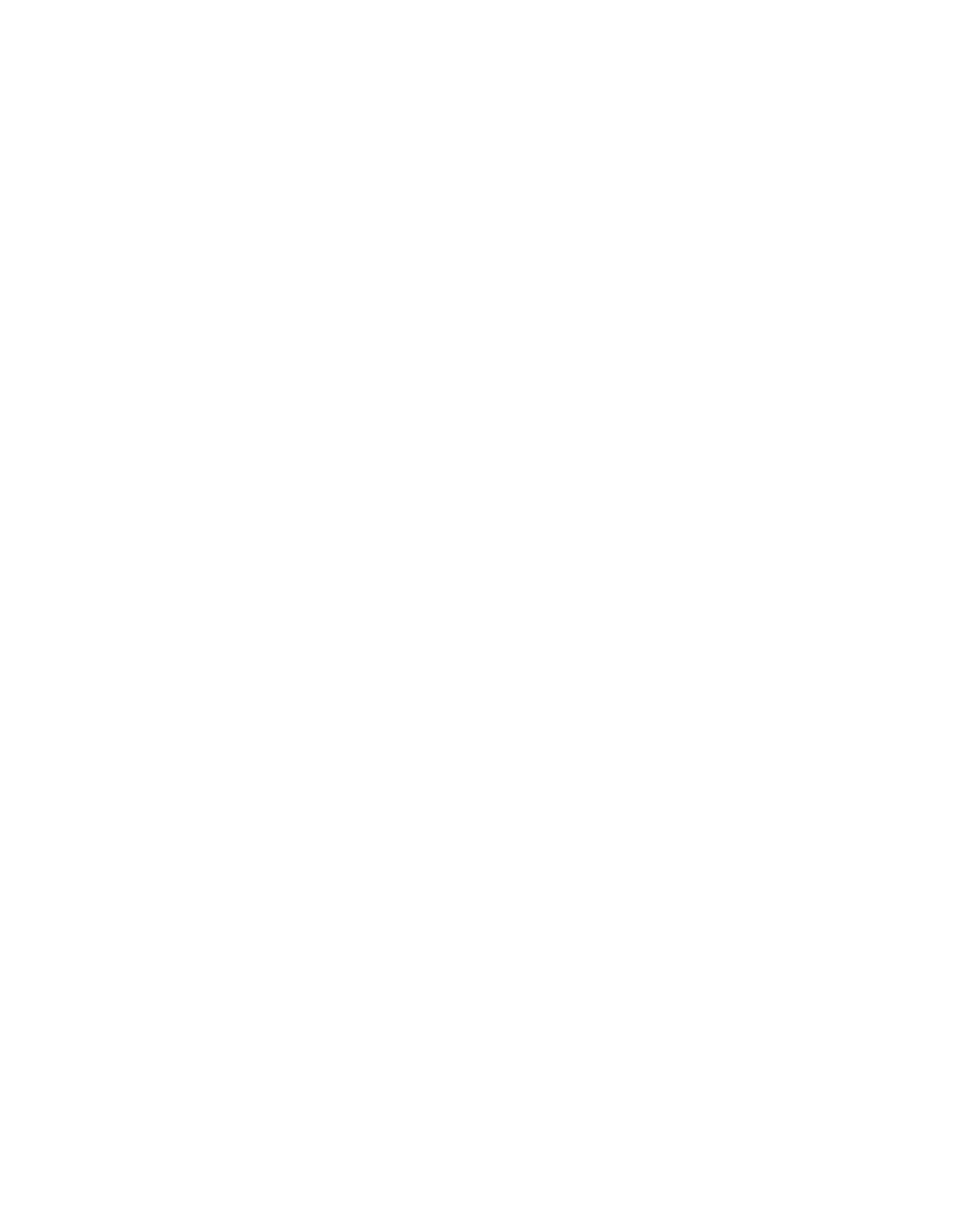#### **International Forest Carbon Sequestration in a Post-Kyoto Agreement**

Andrew J. Plantinga and Kenneth R. Richards<sup>[1](#page-6-0),[2](#page-6-1)</sup>

#### **1. Introduction**

 $\overline{a}$ 

Forest carbon management must be an important element of any international agreement on climate change. Forest carbon flows comprise a significant part of overall global greenhouse gas emissions. While global forests as a whole may be a net sink (Nabours and Masera 2007), global emissions from deforestation contribute between 20 and 25 percent of all greenhouse gas emissions (Sedjo and Sohngen 2007; Skutsch et al. 2007). The size of the total global carbon pool in forest vegetation has been estimated at 359 GtC (gigatonnes of carbon), compared to annual global carbon emissions from industrial sources of approximately 6.3 GtC (IPCC, 2000). The potential impact on the global carbon cycle of both natural and anthropogenic changes in forests is enormous.

An effective international forest carbon management regime must not only provide landowners and governments incentives to protect and expand stocks of carbon, but must induce countries to enroll in the forest agreement in the first place. Ideally, a multilateral forest carbon program would also impose relatively low transaction costs even as it encourages decision makers to seek low cost opportunities for sequestration.

The current international regime, the Kyoto Protocol, has proven ineffective in this regard. There are three primary problems. First, the Annex I (industrialized) countries are required to include afforestation, reforestation and deforestation in their national accounting.<sup>[3](#page-6-2)</sup> However, Article 3.3 of the Kyoto Protocol limits that accounting to changes that are "human-induced," inviting endless arguments about which changes should be included. For example, one can make reasonable arguments both for and against, say, Canada^s inclusion of continued northern forest growth as a "human-induced" change in its national carbon accounting. By considering only human-induced changes, the Kyoto approach discourages countries from accepting the responsibility and benefit of all carbon changes under their authority.

Kyoto has also failed to provide non-Annex I countries with incentives to reduce carbon emissions through forest management. Forestry-related carbon gains in non-Annex I countries, which are included under the Clean Development Mechanism (CDM) of Article 12, are limited to afforestation and reforestation projects only (Santilli et al. 2005). The CDM thus excludes potentially beneficial projects, including those that could reduce deforestation. In addition, the carbon effects of individual forestry projects are difficult to measure. This makes the CDM a poor tool to provide incentives for individual forestry projects, even though the aggregate potential of such projects is significant. Perhaps predictably, the CDM mechanism as currently constituted has certified only one forestry project.

<span id="page-6-0"></span><sup>&</sup>lt;sup>1</sup> Department of Agricultural and Resource Economics, Oregon State University, Corvallis and School of Public and Environmental Affairs, Indiana University, Bloomington, respectively. The authors would like to thank Elizabeth Baldwin, Naomi Pena, Stephanie Richards, and Robert Stavins for useful comments. All errors remain the sole responsibility of the authors.<br><sup>2</sup> Corresponding author – kenricha@indiana.edu, telephone: 812-855-5971.

<span id="page-6-1"></span>

<span id="page-6-2"></span><sup>&</sup>lt;sup>3</sup> Afforestation refers to the conversion of non-forested land to forest whereas reforestation refers to the replanting of forest land following harvest. Deforestation is the destruction of forests.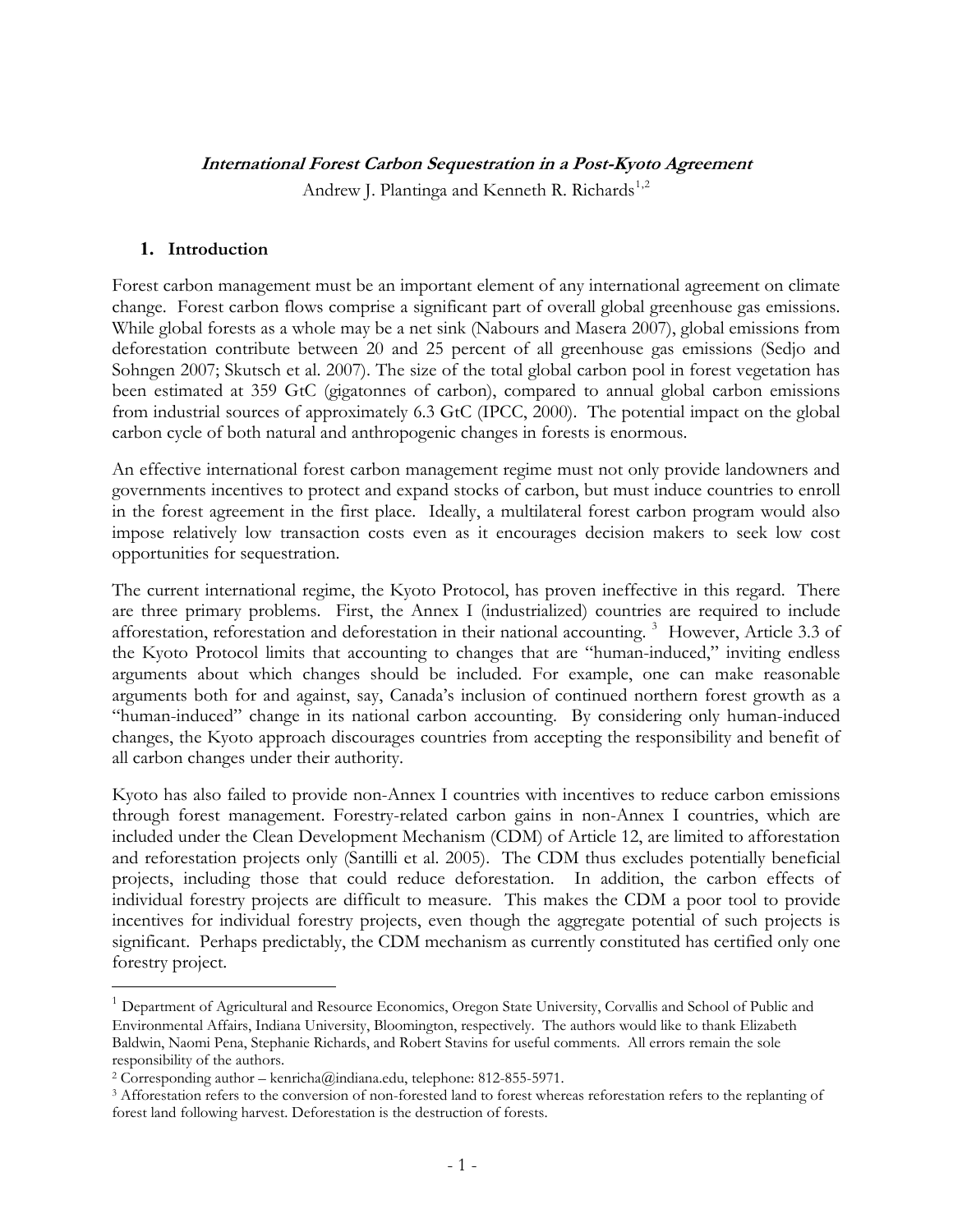Finally, the current approach under the Kyoto Protocol may actually accelerate deforestation by shifting timber harvesting from Annex I to non-Annex I countries (Silva-Chavez 2005). This intercountry leakage cannot be addressed by a system that does not include global accounting of changes in forest use.

The impending expiration of the Kyoto Protocol in 2012 invites a reexamination of how the global community can address forest carbon management in the context of a climate change agreement. There has also been a growing interest in identifying a mechanism for including avoided tropical deforestation under the Kyoto Protocol or its successor (Skutsch et al. 2007, Nepstad et al. 2007, Meyers 2008, Gullison et al, 2007). At the COP9 meeting, a proposal for "compensated reduction" (CR) in deforestation was advanced by a group of Brazilian NGOs (Santilli et al. 2005) and endorsed by Papau New Guinea and Costa Rica (UNFCCC 2005).<sup>[4](#page-7-0)</sup> Subsequently participants at the COP11 meeting initiated a two-year study on reduced emissions from deforestation and degradation (REDD) to address the expansion of the Kyoto Protocol to include this major source of emissions (Sanchez, 2007, UNFCCC 2005).

The purpose of this paper is to consider alternative approaches to forest management that will reduce net global carbon dioxide emissions more effectively than the current Kyoto Protocol approach. We suggest that there are attractive alternatives to the Kyoto Protocol approach, particularly the national inventory (NI) approach first described by Andersson and Richards (2001). While the CR proposals contain some of the attractive features of the NI approach, they also have a number of shortcomings that make them less promising than the NI system.

The next section provides a brief description of assumptions regarding how energy-related emissions are addressed in the successor to the Kyoto Protocol. Section 3 discusses the range of terrestrial carbon sequestration activities that might ideally be addressed by a carbon management regime. Section 4 discusses a number of issues that are critical to the design of a forest carbon management regime, including alternative program structures and the intertemporal nature of carbon flows. Sections 5 and 6 then provide discussions of two alternatives to the Kyoto Protocol approach to forests: a scheme that provides emission allowances in proportion to national accomplishments, and an aid-based approach that is not linked to a carbon trading program. Section 7 concludes with a discussion of the alternatives, suggesting that the national inventory approach, when linked to an international emissions trading system, appears most promising.

#### **2. Assumptions about Policy Context**

To provide a complete description of a forest carbon sequestration program, it is important to be explicit about the assumed context for program implementation. The framework for this analysis is a treaty under which countries are obligated to meet specified emissions reductions targets. We assume that the treaty establishes an international cap-and-trade program for  $CO<sub>2</sub>$  emissions from energy sources. This raises the possibility, but not the requirement, that a forest carbon program could be linked to the emissions cap-and-trade program.

We assume also that the international agreement is developed under the United Nations Framework Convention on Climate Change. There are currently 191 parties to the Framework Convention, and we assume that broad participation will be an objective of the international agreement. As a result,

<span id="page-7-0"></span> $\overline{a}$ 4 Refinements and critiques of the CR approach are found in Schlamadinger et al. (2005), Skutsch et al. (2007), Meyers (2007), and Sedjo and Sohngen (2007).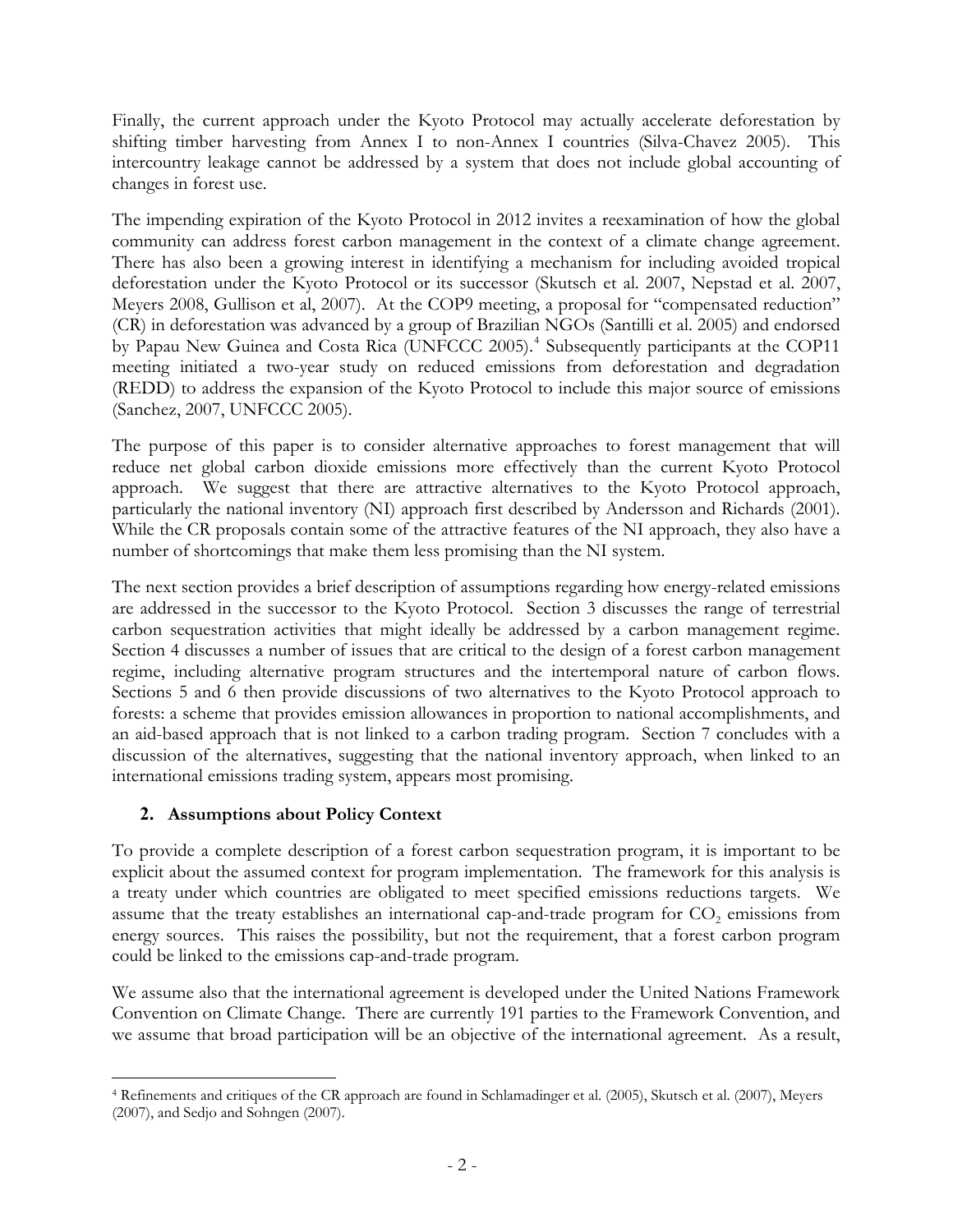an effective agreement will accommodate a large range of countries that differ in terms of size, geographic location, stage of development, extent of forest resources and land opportunities, and sophistication of forest management. As we will discuss, broad participation by countries will be important to limit leakage effects from the carbon sequestration program.

#### **Table 1: Terrestrial Sequestration Practices to Increase Carbon Stocks or Reduce Greenhouse Gas Emissions**

| Land type     | <b>Conservation of stocks</b>                                                                                                                 | Strategy/Objective<br><b>Expansion of stocks</b>                                                                                                                                                                                                  | Offsite sequestration or<br>emissions reduction                                                                                                   |
|---------------|-----------------------------------------------------------------------------------------------------------------------------------------------|---------------------------------------------------------------------------------------------------------------------------------------------------------------------------------------------------------------------------------------------------|---------------------------------------------------------------------------------------------------------------------------------------------------|
| <b>Forest</b> | Modified harvesting practices<br>Preventing deforestation<br>Change to sustainable forest<br>management<br>Fire suppression and<br>management | Reforestation<br>Modified management e.g.,<br>fertilization, improve stocking,<br>biotechnology, species mix,<br>extended rotations                                                                                                               | Wood fuel substitution<br>Expanded wood products<br>Extended wood product life<br>Displace concrete/steel<br>Recycling wood and paper<br>products |
| <b>Crop</b>   | Soil erosion and fertility<br>management<br>Water management<br>Maintain perennial crops<br>Residue management                                | Afforestation<br>Agroforestry<br>Improved cropping systems<br>Improved nutrient and water<br>management<br>Conservation tillage<br>Crop residue management<br>Restoration of eroded soils<br>Conversion to grass or other<br>permanent vegetation | Biofuels substitution<br>Fertilizer substitution or reduction<br>Other bioproducts substitution                                                   |
| Grazing       | Improved grazing systems<br>$(10 \text{ N}^2 + 10$<br>$\mathbf{1}$ $\mathbf{D}$<br>$\Omega$                                                   | Afforestation<br>Change in species mix, including<br>woody species<br>Restoration of riparian zones<br>Fertilization<br>Irrigation                                                                                                                | Livestock dietary changes                                                                                                                         |

(After Richards, Sampson and Brown, 2006.)

#### **3. Range of Forestry Activities Involved**

All terrestrial carbon sequestration removes carbon dioxide from the atmosphere and stores it in organic material. A broad range of potential activities can contribute to terrestrial carbon sequestration. As Table 1 suggests, activities can be organized according to (1) the strategy or objective of individual practices and (2) the land type on which the practices are implemented. Terrestrial sequestration strategies fall into three broad categories, appearing as columns in Table 1: expansion of carbon stocks, conservation of stocks, and offsite sequestration/emissions reductions. Each of these strategies can be carried out on different land types (rows in Table 1): forestlands, croplands and grazing lands.

One objective of terrestrial carbon sequestration is to prevent the loss of carbon that is already stored in natural and man-made ecosystems. On forestland this might include modifying harvest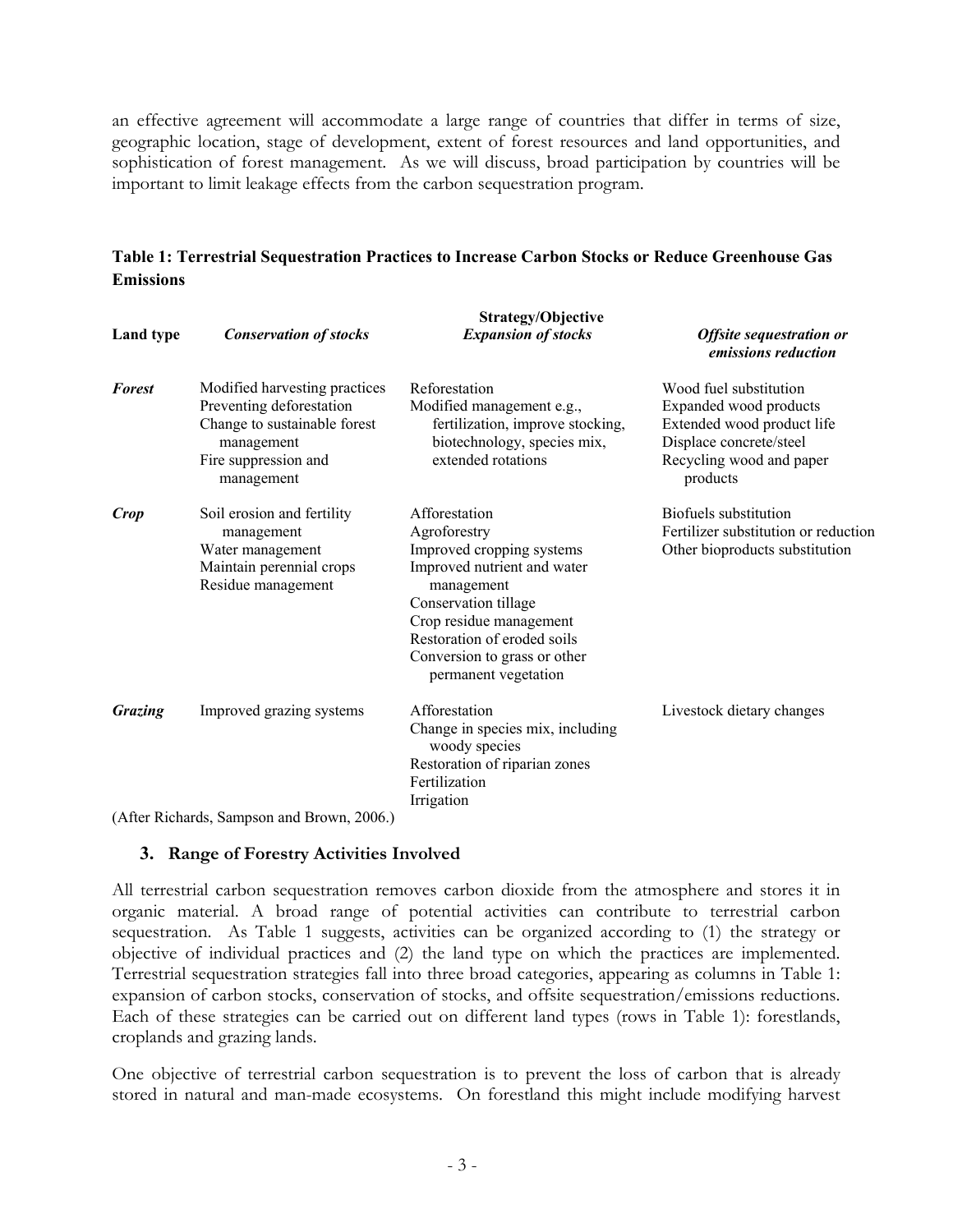practices to reduce soil disturbance, preventing deforestation and managing fire more effectively to avoid catastrophic loss. On cropland it could include reducing soil erosion to avoid carbon loss. Another objective of sequestration is to expand carbon stocks by reforesting harvested forestland and implementing new management methods such as extended rotations, afforesting croplands, implementing agroforestry practices, and converting grazing lands to forest stands. Finally, forestlands can also affect carbon emissions by changing the way resources are used offsite. For example, when structural wood products and wood fuels displace concrete, steel and fossil fuels, net carbon emissions will be reduced.

Two important observations emerge from this very brief discussion.<sup>[5](#page-9-0)</sup> First, most of the practices that increase terrestrial sequestration are familiar activities that are already integral to land-use management. The goal of an international terrestrial carbon sequestration program is not so much to induce landowners to engage in "new" activities, but rather to expand the adoption of established practices that protect and expand carbon stocks. This raises two intertwined issues: causality and additionality.

First, according to Article 3.3 of the Kyoto Protocol, in their national reports countries must differentiate changes in land use that are human-induced from those that are natural. The need to determine causality raises important issues. The IPCC Special Report on Land Use, Land-Use Change And Forestry (Section 2.3.3.1) acknowledges that while "carbon stock changes can be measured directly with a variety of techniques, attributing a given change in carbon stocks to a particular cause can be much more challenging." The IPCC Special Report nonetheless asserts that accounting for causality is a necessary element of an international forest carbon sequestration program for reasons of interannual variation and consistency with objectives.

Second, the project-based approach in the CDM mechanism requires that parties not only establish that humans induced a change in carbon sequestration, but why. The key issue is additionality  $$ would the activity have taken place in the absence of the program, or does it represent additional offsets in emissions? As discussed below, national-level accounting addresses both causality and additionality concerns while circumventing the problems raised by the requirement of differentiating human-induced and natural changes.

The second issue raised by Table 1 is that because the range of terrestrial activities is so broad, it has been challenging to find one simple approach that will suffice to encourage all of these practices. Two alternatives suggest themselves. First, the international community could develop a large number of programs, evaluation approaches, and incentives, each designed to address a subset of these practices. Indeed, some proposals have, for example, suggested separate programs for afforestation/reforestation and deforestation (Santilli et al. 2005). Alternatively, an international agreement could pragmatically focus instead on aggregate results, attempting to cover as many of the practices and results as possible under one seamless program. While all of the practices listed in Table 1 warrant consideration, it is beyond the scope of this paper to examine all of them in detail. This report focuses solely on forest carbon, specifically programs to encourage afforestation, reforestation, deforestation, low impact logging, forest management, fire management and related forestry activities.

<span id="page-9-0"></span> $\overline{a}$ 5 For more detail on terrestrial sequestration practices see Paustian et al. (2006) and Richards, Sampson and Brown (2006).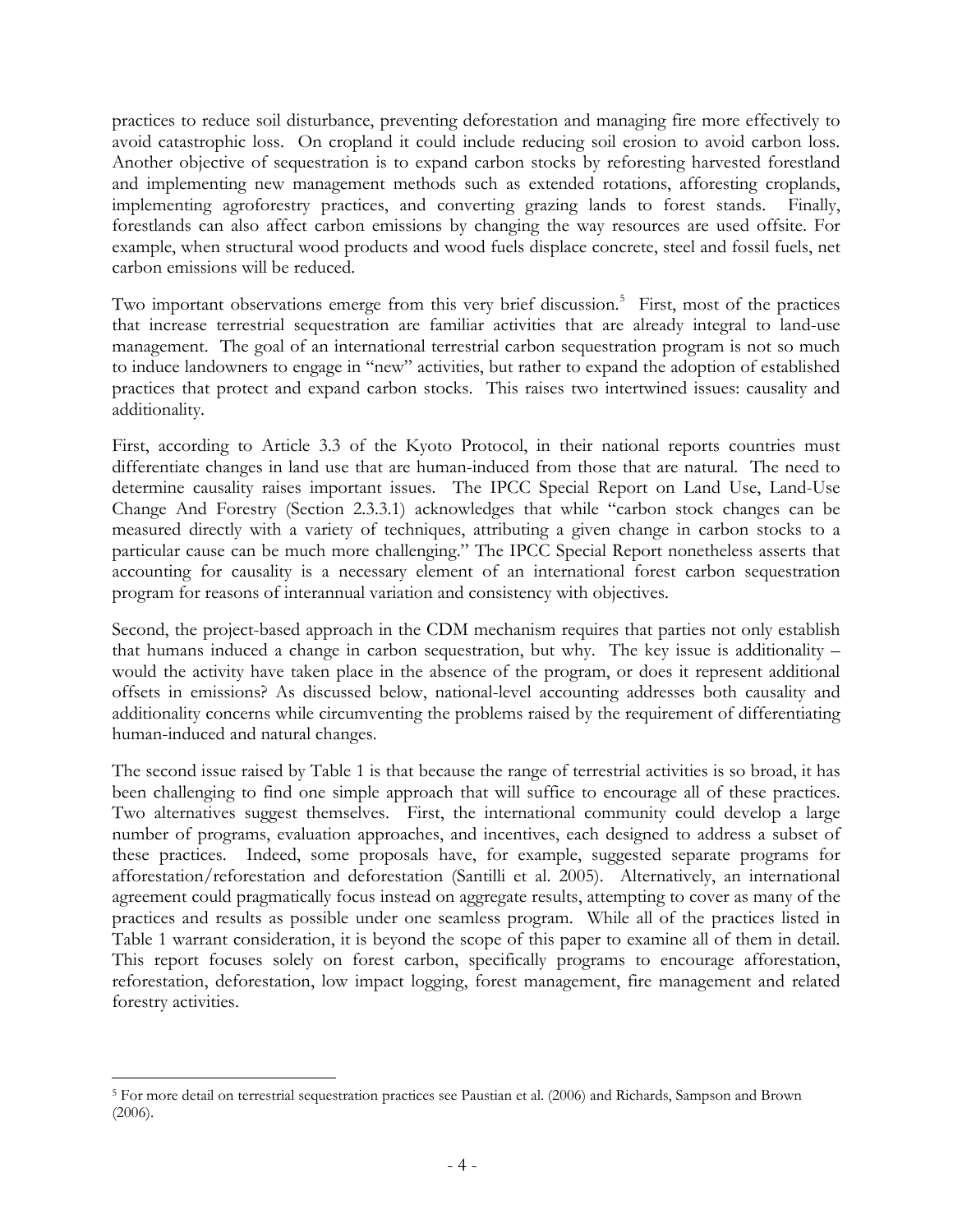#### **4. Broad Issues for Program Design**

As the international community considers how to incorporate forest management into the next climate change agreement, it must make several choices about program design. These include (1) the basic unit of analysis – individual forestry project, national forest inventory or some other intermediate level – upon which the program will focus; (2) the linkage, if any, with the broader the international GHG emissions trading program; and (3) the appropriate methods of determining a baseline or reference case, which in turn will vary depending upon the unit of analysis.

#### a. Unit of Analysis

A critical feature of a policy is the scale at which carbon sequestration is measured and rewarded. This design element has important impacts on the way forest management is valued and the parties responsible for implementation. For example, under the CDM provision of the Kyoto Protocol, the unit of analysis is the individual project. Carbon sequestration activities are undertaken by a project developer, who defines a project for a particular parcel (or parcels) of land and for a specific time period. Measurement is then made of changes in the carbon stock for the duration of the project.

Alternatively, the unit of analysis could be the territory under the jurisdiction of a nation or other political entity. In this case, measurement would be made of a nation^s entire carbon stock (or changes therein). The national carbon inventory would include, but not be limited to, stocks associated with specific carbon sequestration activities. Under this approach, national governments would be responsible for developing domestic programs to encourage carbon sequestration. Unlike the project-based approach, this system can include multiple carbon sequestration practices under the umbrella of one seamless program. In addition, this approach avoids the definitional problems associated with the current distinction between anthropogenic and natural forest changes. Instead, the national inventory system fully values the potential for forestry to contribute to national carbon mitigation by considering the impact of forestry.

b. Measurement Issues and Linkage

Another important feature of the policy design is the relationship of carbon sequestration to an international allowance trading program. The presence of linkage will determine whether measurement focuses on inputs or outcomes. The first possibility is a linked system whereby carbon sequestration offsets can be redeemed in the permit market. Offset credits would be defined for increments of sequestered carbon that are additional relative to a specified reference case. A project developer or nation could sell these offset credits in the permit market, thereby allowing substitution of carbon sequestration for emissions reductions. This approach necessarily focuses on outcomes by measuring changes in the carbon stock, either on an individual project or a nationwide basis. The interest is in a flow measure of carbon—namely, the flow of carbon into the terrestrial system over a defined period. Carbon offsets need to be measured in flow terms to allow substitution for emissions reductions, which are also measured as a flow. Of course, the flow of carbon is functionally related to the stock of carbon, being equal to the difference in the stock at two points in time.

If carbon sequestration is not linked to allowance trading, then one need only measure inputs into activities, such as the number of acres afforested or the expenditures on programs to deter deforestation. Incentives for carbon sequestration would arise from sponsoring organizations, including national governments, non-governmental organizations and international agencies. As with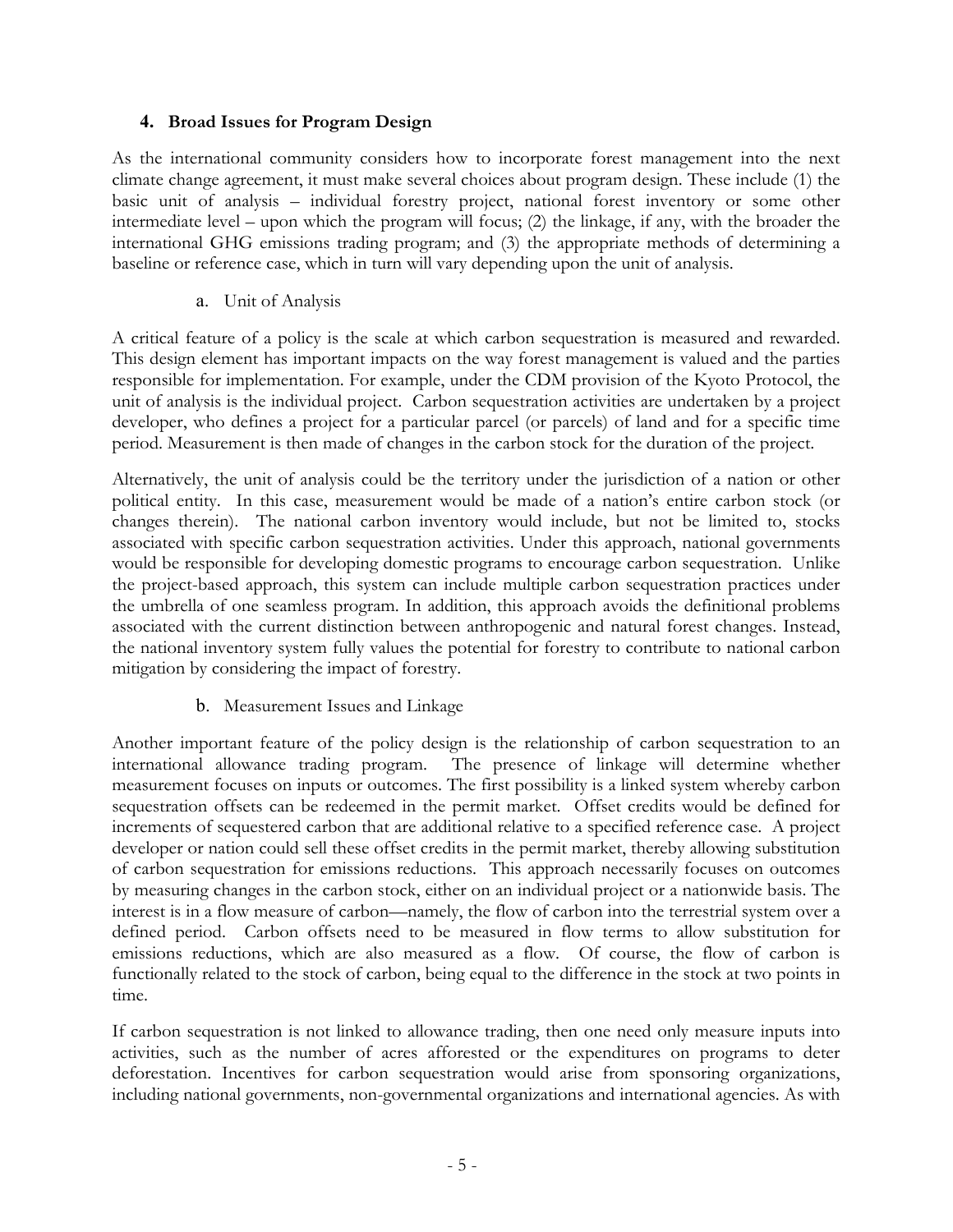a program linked to allowance trading, the unit of analysis for these programs can be either the project or the nation. This approach might be favored if reliable measurement of carbon stock changes proves too difficult.

#### c. Baseline

Under a linked policy, offset credits would be granted for carbon sequestration that is additional relative to a baseline reference case. The reference case can be defined either as a flow or a stock. In the latter case, credits would be based on the difference between the actual stock and the reference stock. There are two basic ways to specify the reference case. One is to define it as the carbon stock that would have resulted in the absence of the carbon sequestration activity. Because this is the counterfactual scenario, the reference stock cannot be observed and must therefore be estimated. One simple estimation approach is to apply extrapolation methods to historical data. For example, the rate of forest loss in the reference case might be set equal to the rate during a recent historical period (Schlamadinger et al. 2005). Alternatively, future forest conditions can be predicted with structural economic and forest inventory models, similar to what is done for the Resources Planning Act assessments in the United States (U.S. Department of Agriculture, Forest Service 2001).

The second way to specify the reference case is through a negotiation process. While these negotiations could be informed by historical trends or modeling results, there would be no presumption that the reference case is an estimate of the stock in the absence of the policy. This approach makes more sense if national inventories are the basis for defining offset credits, as the costs of negotiating baselines for numerous individual projects would likely be prohibitive.

Negotiated baselines offer several advantages. First, they avoid the difficult task of estimating unobservable counterfactuals. Second, they allow negotiators to address equity and fairness issues related to nations' historical uses of forests. For example, developing countries may be given more generous baselines—including, in some cases, baselines that are actually below known carbon stocks-to address the argument that developed nations have contributed more to the climate change problem and, therefore, should shoulder more of the burden. Finally, disassociating target stocks from baseline stocks may mitigate the adverse selection problem whereby countries with historically declining carbon stocks refuse to participate in the agreement.

d. Summary

This discussion provides an overview of a few of the important design issues involved in developing an international carbon sequestration program. There are several important implications. First, it is beneficial to minimize implementation costs, particularly for developing nations. One way to minimize costs is to unify the treatment of forest carbon under one seamless program to the extent possible. It is also important to assure that the measurement and monitoring requirements of the program are manageable.

Second, the program should encourage parties, whether private or governmental, to find an efficient balance between energy emissions abatement and forest carbon sequestration. It is important, then, for the program to provide appropriate incentives at the margin to undertake all types of forestry practices that protect and expand forest carbon stocks. At the same time it is important to recognize that it may be necessary to provide side payments, or "inframarginal inducements," to get countries or other parties to sign up initially. These payments could be in the form of financial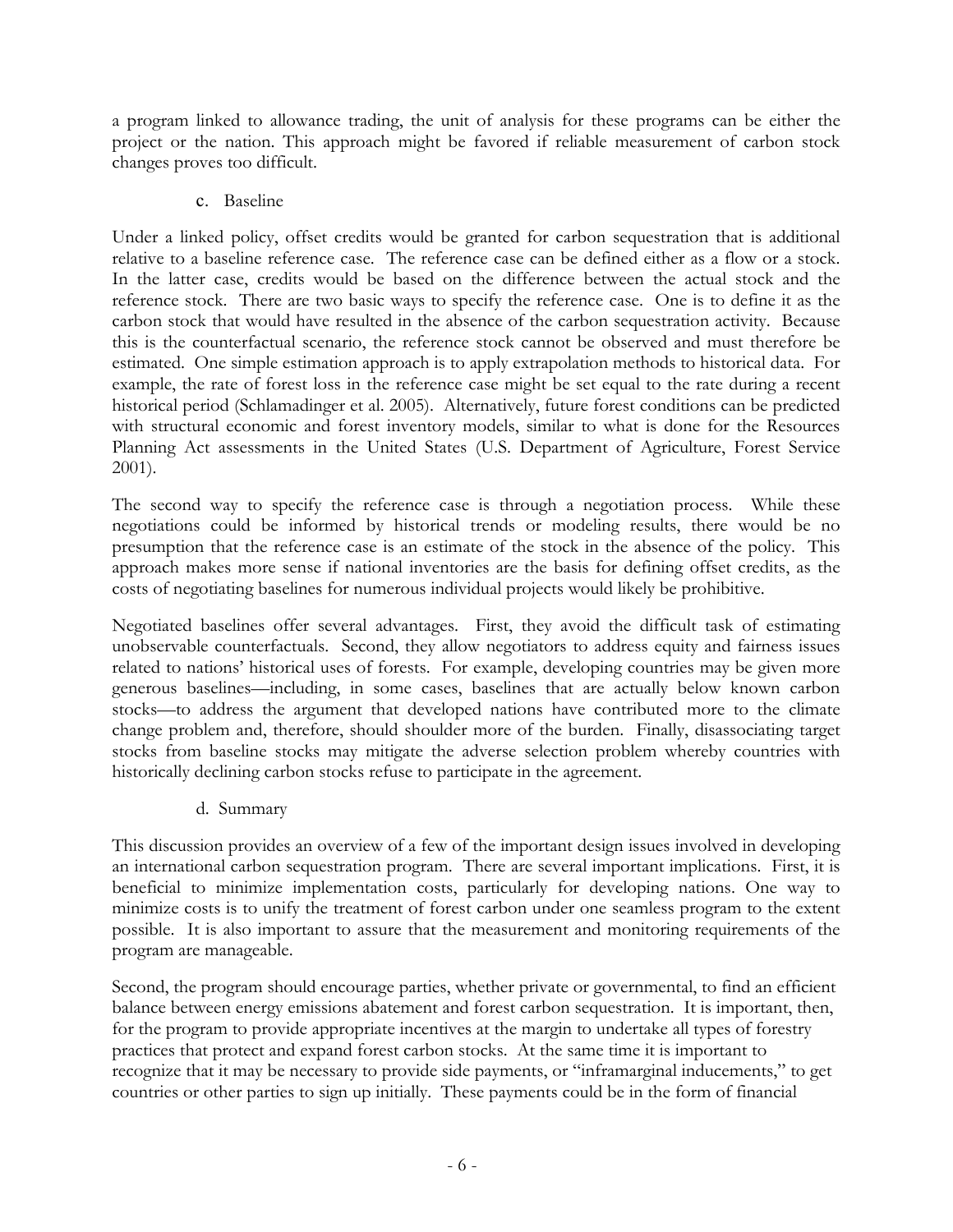inducements or they could take the form of more generous allocations of emissions allowances. In the latter case, it will be necessary to account for the additional allowances when setting targets and determining the overall distribution of allowances among countries.

Finally, it is important that the system not encourage adverse selection. For example, for the program's success it will be critical to ensure that countries with diminishing carbon stocks are not discouraged from participating.

The preceding discussion points to three basic policy designs: 1) a project-level program linked to a cap and trade system, 2) a national-level program linked to a cap and trade system, and 3) a system to promote national policies and practices (i.e., input-based programs) not linked to the trading program. The CDM falls in the first category; the national inventory approach falls in the second category; and an input-based national aid approach falls in the third category.

#### **5. National Inventory Approach**

1

The problems associated with project evaluation under the project-by-project approach, as embodied in the CDM,<sup>[6](#page-12-0)</sup> have prompted a search for alternatives. Andersson and Richards (2001) first recommended a National Inventory (NI) approach that would change the unit of analysis from individual projects to gains in carbon inventories at the national level. The NI and CR approaches are similar in that they both measure changes in carbon stocks relative to a national baseline.<sup>[7](#page-12-1)</sup> However, NI is broader in that it applies to all participating countries and accounts for any measurable changes in terrestrial carbon (not just changes from avoided deforestation in tropical countries). In this sense the NI approach is more consistent with, and provides specificity for, the concept of "full carbon accounting." The CR proposals largely are developed within the basic framework of the Kyoto Protocol (Santilli et al. 2005). For example, the CR proposals define different responsibilities for Annex I and non-Annex I countries, whereas the NI approach does not.

In this section, we describe and evaluate the national inventory (NI) approach for promoting expansion of global forest carbon stocks, regardless of the type or source of change. NI is an alternative approach to carbon management that eliminates or mitigates many of the serious problems encountered with project-by-project (PBP) accounting of the CDM. The NI approach is based on the observation that to the extent possible, all forest carbon conservation and augmentation practices should be included in a seamless program. In contrast, while the CR approach provides an attractive mechanism to encourage countries to slow deforestation, it appears limited to tropical countries and incorporates an artificial categorization between slowing deforestation and other practices like afforestation that increase carbon.

In the subsection a, we provide an overview of the NI approach. This is followed by an evaluation of the performance of NI relative to the PBP approach. In two final subsections, we consider in further detail the measurement technologies available for national inventories and options available

<span id="page-12-0"></span><sup>&</sup>lt;sup>6</sup> For a discussion of problems with the project-by-project approach to carbon sequestration program design, see, e.g., Richards and Andersson (2001).

<span id="page-12-1"></span><sup>7</sup> Some proposals have been based on a change in deforestation rates. Others have focused on changes in deforested acres per years. With sufficient data, both of these can be translated into changes in forest carbon stocks.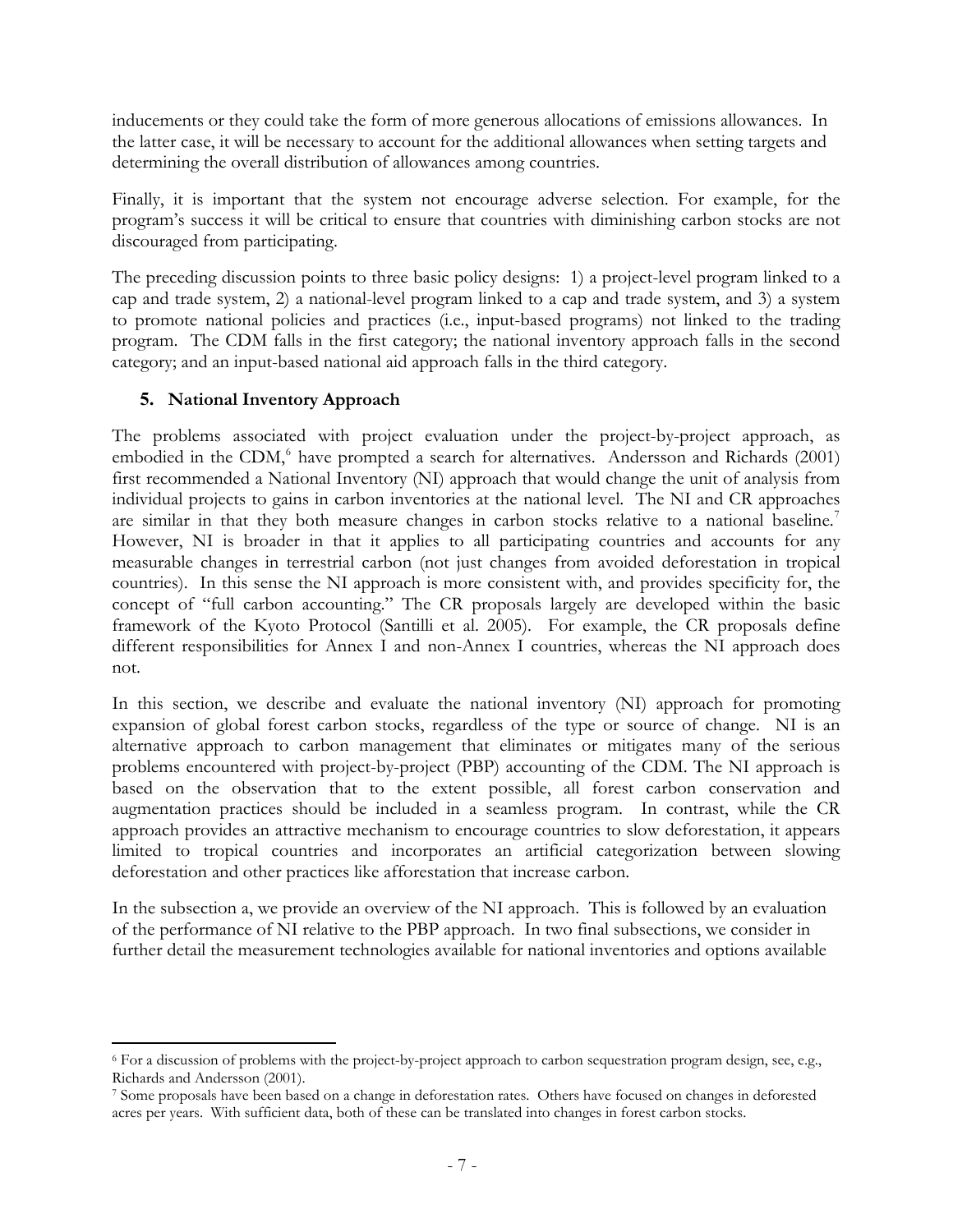for domestic implementation of carbon sequestration activities. Whenever possible, we compare and contrast NI with CR.<sup>[8](#page-13-0)</sup>

#### a. Defining the National Inventory Approach

The defining feature of the national inventory (NI) approach is that changes in terrestrial carbon stocks are measured at the level of nations, rather than the level of projects. Specifically, the focus is on the change in a nation's entire carbon stock rather than the change associated with identified carbon sequestration projects. Similar to the negotiation of emissions reduction targets, we envision countries negotiating targeted changes in national carbon stocks. At the start of the process, countries will have conducted a national forest carbon inventory, yielding an estimate of S0, the carbon stock in time 0, as well as assembled available information on historical forest trends.<sup>[9](#page-13-1)</sup> This estimate would be used only to inform the negotiation process  $-$  it has no specific or binding effect on the setting of countries^ baselines or targets.

The process starts with a negotiation to determine each country's baseline carbon stock or reference point, which we denote NS0. Then each nation's carbon stock is assessed periodically, say every five years. This new stock level at the end of the first period is denoted S1. If S1 exceeds the negotiated stock, then S1-NS0 offsets are awarded to the participant country. Conversely, if the actual stock is below the negotiated stock, the country must cover its deficit by purchasing NS0-S1 credits. At the end of the second time period the process is repeated and S2 -S1 additional allowances are awarded to the participating nation (debited if the number is negative).<sup>[10](#page-13-2)</sup>

Implicit in this design are two assumptions. First, a country can opt into the forest sector program even it has not agreed to a cap on its energy- and industry-related emissions. Second once a country has enrolled in the international forest carbon program, however, it is fully responsible for changes in its forest carbon stocks relative to its negotiated reference case. Some countries might not have annual allocations of allowances because they are not participating in the emissions trading program under a cap. If those countries experience a reduction in their estimated carbon stocks, S1, relative to their negotiated baseline reference case, NS0, they will have to surrender allowances to cover the difference. Presumably countries in that position would purchase those allowances from the emissions trading market.

Much recent attention has been given to rewarding countries for avoided deforestation (Moutinho, Schwartzman, and Santilli 2005). In the CR proposals, there is a reluctance to hold tropical countries liable when they fail to meet targets. One concern is that penalties for non-compliance will deter these countries from participating (Schlamadiner et al. 2005). Nonetheless, Santilli et al. (2005) argue that host country liability is the only viable option with national-level accounting, thus rejecting the principle of investor liability used under the CDM.<sup>[11](#page-13-3)</sup> Under their proposal, countries

 $\overline{a}$ 

<span id="page-13-0"></span><sup>8</sup> Further discussion of the NI approach is found in Andersson and Richards (2001) and Andersson, Evans and Richards (2008).

<span id="page-13-1"></span><sup>9</sup> Bird (2005) notes that prior to the negotiations in Kyoto, each Party had to provide data on emissions from fossil fuel use and forecasts of future emissions under different scenarios. He recommends a similar process for the negotiation of targets for CR.

<span id="page-13-2"></span><sup>&</sup>lt;sup>10</sup> It is also possible to imagine a system under which new negotiations would take place over a new reference case stock at the beginning of each period.

<span id="page-13-3"></span><sup>11</sup> Afforestation and reforestation projects under the CDM generate temporary Certified Emissions Reduction credits. If the carbon sequestered under the project is released, the buyer of the credits is liable for an equivalent reduction in emissions.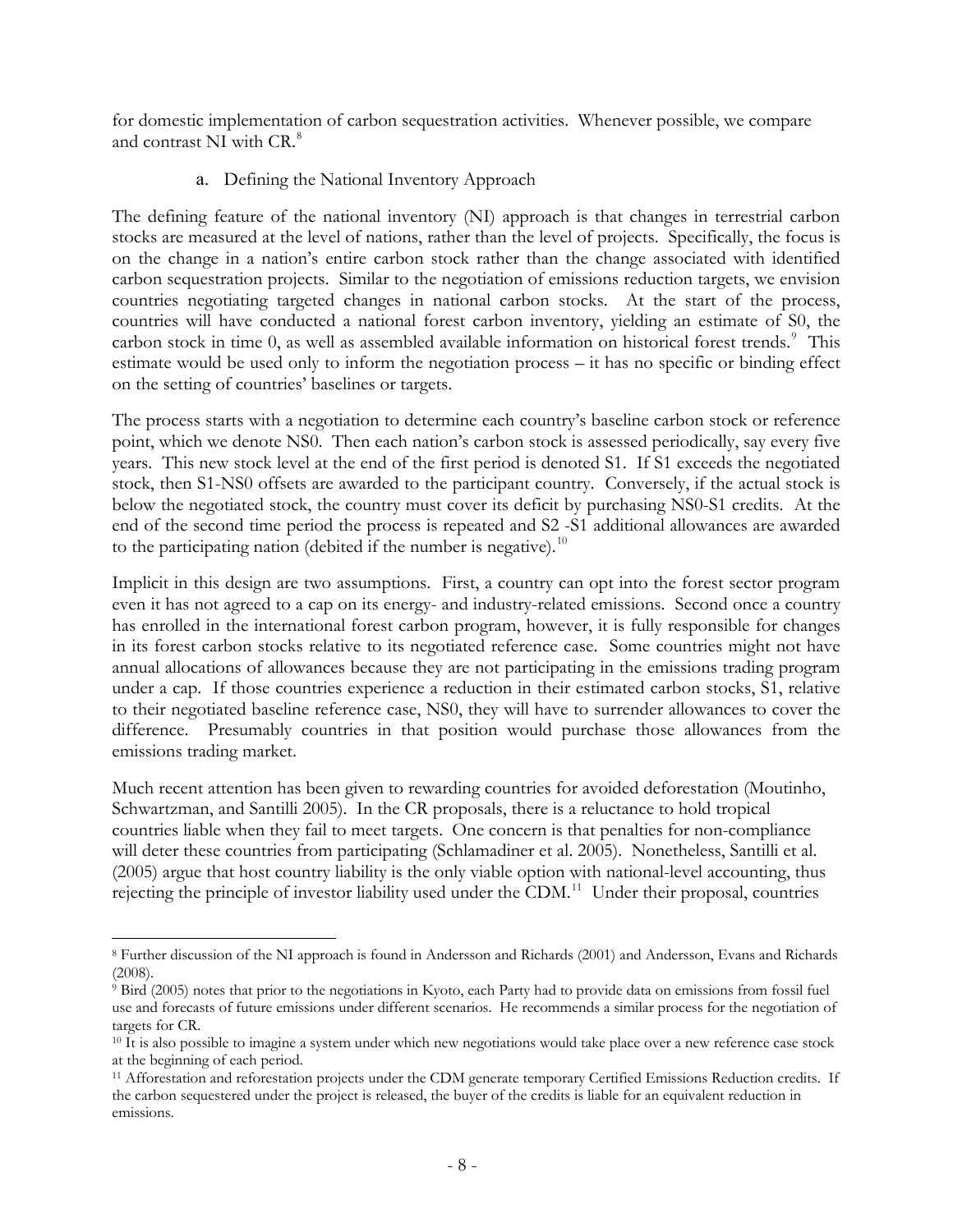would be allowed to make up unmet obligations during the subsequent commitment period.<sup>[12](#page-14-0)</sup> It is unclear whether there would be any repercussions if a country failed to do so. Schlamadiner et al. (2005) propose that credits be awarded on a sliding scale. As emissions from deforestation increase above a lower target, a declining number of credits are awarded until, finally, when emissions exceed an upper target, no credits are given. Similarly, under the Joint Research Centre proposal (see Skutsch et al. 2007), countries receive credits for reducing emissions below their target but are not penalized for emissions above the target.

The basic problem with these proposals is that they attempt to use one instrument  $-$  credits for avoided deforestation  $-$  to influence two types of decisions: the initial decision to participate in the international sequestration program and on-going land-use management decisions. The NI approach recognizes that these are two distinct goals – inducing countries to enroll and providing them incentives to make efficient choices about sequestration once they are enrolled. The concern raised by Schlamadinger et al. (2005) that countries will not enroll if they know they will be held responsible for losses can be addressed by recognizing that it is possible to provide ex ante inducements for countries to enroll  $-$  perhaps in the form of a relatively generous reference case  $$ and still hold them strictly responsible for their ex post performance.

An important feature of NI is the use of a negotiated target stock. The CR proposals emphasize the construction of historical baselines against which future performance is evaluated.<sup>[13](#page-14-1)</sup> While negotiations over NI targets could be informed by historical data, there is no presumption that the negotiated baseline stock is functionally related to either the actual historic or projected baseline stock (i.e., the stock that would result in the absence of domestic carbon sequestration activities). As noted above, by avoiding the difficult task of forecasting baselines, negotiations can better address perceived fairness and equity concerns and mitigate adverse selection problems.<sup>[14](#page-14-2)</sup>

Some authors have worried that if the reference case or baseline set for each country does not reflect the actual level of activity, or in the case of NI carbon stock, it could lead to "hot air", i.e., a condition under which countries are receiving allowances or payments without actually making any changes (Morgan, Maretti, and Volpi 2005, Skutsch et al. 2007). A further concern is that if countries are given allowances, while in fact effecting no change, the integrity of the environmental goal will be undermined.

These concerns are both valid and resolvable. The key is first to recognize that "hot air" allowances serve as an inducement for reluctant countries to enroll at the outset. It is a way of overcoming the necessary severity of the payback requirement for countries that actually decrease their stocks. Second, it is important to assure that any of these hot air allowances are balanced with corresponding emissions reductions in the developed world. In this sense it is equivalent to an indirect financial transfer from countries that adopt lower emission targets to those that agree to enroll in the carbon sequestration program.

In contrast to the PBP approach, national governments, rather than project developers, have the responsibility for managing terrestrial carbon stocks. Accordingly, under NI governments replace project developers in the offset allowance market. We envision that governments would pursue a

 $\overline{a}$ 

<span id="page-14-1"></span><span id="page-14-0"></span><sup>&</sup>lt;sup>12</sup> Sedjo and Sohngen (2007) propose a similar mechanism.<br><sup>13</sup> An exception is Bird (2005), who proposes negotiated targets similar to those envisioned for the NI approach (Andersson and Richards 2001).

<span id="page-14-2"></span><sup>14</sup> Osafo (2005) notes that Ghana has experienced little deforestation in the past but that its deforestation rate has recently been increasing. He suggests that a target rate be set higher than the historical rate to encourage participation.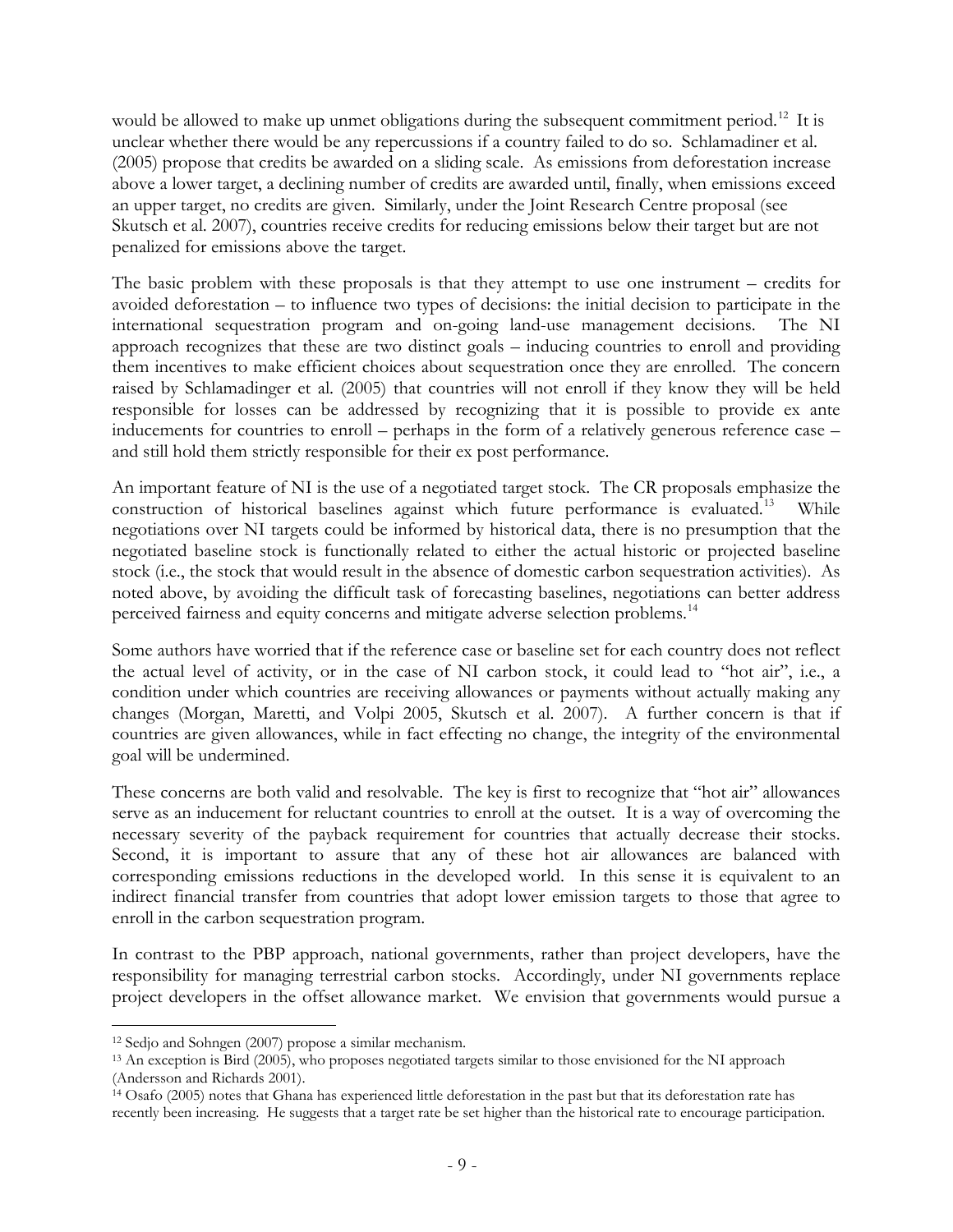suite of domestic policies to augment carbon stocks as well as to satisfy other national objectives. While the financing of domestic activities would be the ultimate responsibility of a national government, funds could originate with the sale of offset credits from a previous evaluation period, or from the sale of carbon bonds at the start of an evaluation period (Santilli et al. 2005).

National inventories would be done with verifiable methodologies consistently applied across participating countries. To help ensure that measured changes in stocks are due to actions by a country, and not changes in methodologies, the same measurement protocol would be used within a country to estimate carbon stocks at the beginning and end of an evaluation period. However, over successive evaluation periods, new technologies could be employed to increase accuracy and reduce costs. Because NI requires measurement of changes in the entire carbon stock, we envision that extensive use of remote sensing (e.g., satellite images of land cover) would be needed.

> b. Performance of the National Inventory Approach Relative to the Project-By-Project Approach

The NI approach mitigates the problems of additionality, leakage and permanence that arise under the PBP approach (Richards and Andersson 2001). By design, NI only gives credit for carbon sequestration that is additional to the negotiated target stock. The target stock is, in effect, a national reference case against which a country's carbon sequestration activities are measured. It is still possible that a national government may pay for non-additional projects when it pursues domestic policies to sequester carbon; however, only additional carbon will be credited under the carbon accounting mechanism of the international treaty.

Because a country's entire carbon stock is measured under NI, there is explicit accounting for intracountry leakage and intercountry leakage among participating countries. The problem of intercountry leakage to non-participating countries persists; however, this is not a problem particular to NI. Whenever there is less than full participation in an international treaty, there is the potential for unregulated actions by non-participating countries to counteract the treaty's objectives. Finally, as long as the mechanism for national inventories continues, permanence is not an issue. If carbon sequestered today is released later on, it will be explicitly accounted for in a future national inventory.

In addition to mitigating these problems encountered under PBP accounting, the implementation of the carbon offset program is simplified under the NI approach. Instead of thousands of projects and project developers, the number of parties is reduced to the number of participating countries. Currently, there are 191 parties to the United Nations Framework Convention on Climate Change (UNFCCC), a number that includes some countries with negligible terrestrial carbon stocks. A smaller number of parties increases the verifiability of carbon stock measurements. Rather than thousands of project-level measurements, fewer than 200 national inventories would need to be verified. This increases the prospects for the application of open and consistent methodologies. A smaller number of parties also should reduce transactions costs, though Skutsch et al. (2007) note that income generated nationally must still be distributed to domestic actors. Nepstad et al. (2007) suggest the use of three separate funds to channel offset payments to public and private entities in the Brazilian Amazon.

While the NI approach has many advantages over the PBP approach, it also has several disadvantages. Foremost among these is that the scope of carbon sequestration activities that can be considered may be limited by the feasibility of measuring changes, particularly in the initial stages.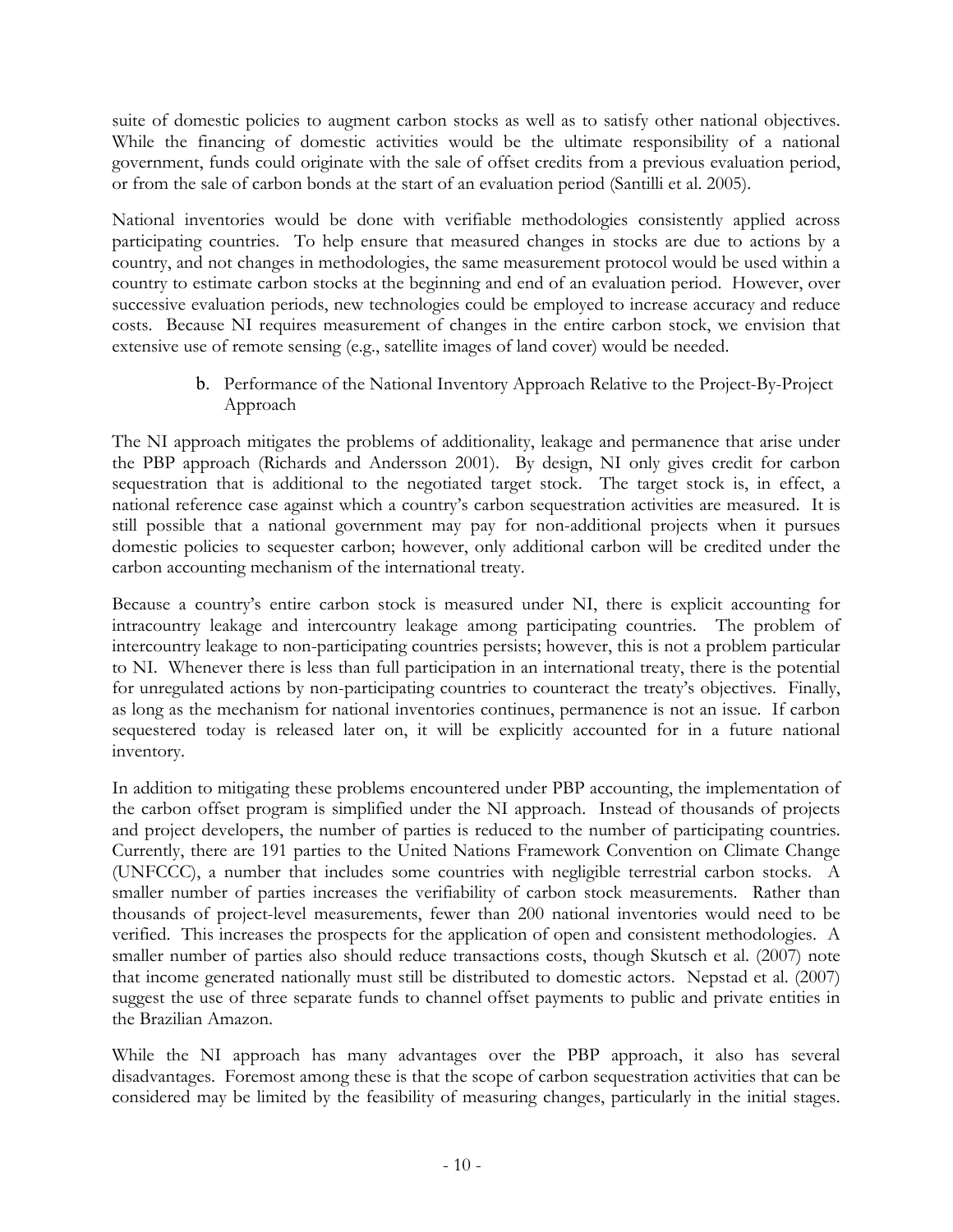Remote sensing must be an integral component of the NI approach because of the need for national-scale measurements. With current satellite imagery, changes in forest cover can be detected which, when combined with ground-level measurements, can be used to estimate associated changes in forest carbon stocks. Higher-resolution instruments can detect forest characteristics and, thus, measure carbon stock changes associated with forest management. However, with current technology some carbon sequestration activities are too costly to measure on a comprehensive basis, including changes in carbon stored in agricultural soil carbon and wood products. Even with these present limitations, the NI approach can account for the most important terrestrial carbon sources and sinks. According to IPCC (2000), deforestation releases approximately 1.8 Gt carbon per year, compared to a potential uptake of 0.4 Gt carbon per year from cropland and grazing land management.

Under the NI approach, incentives for carbon sequestration arise from government policies rather than from private project developers. This is a relative disadvantage of the NI approach to the extent that a country lacks strong governmental institutions, government agencies are corrupt or poorly run, and the domestic policy-making process is captured by special interest groups. As well, CDM-type projects, whereby investors in one country fund carbon sequestration projects in another, are unlikely to occur because credits are given on a national, rather than a project, basis.<sup>[15](#page-16-0)</sup> On the other hand, the NI approach gives national governments a great deal of flexibility in developing policies tailored to specific domestic conditions and that satisfy other domestic objectives besides climate change. For example, an afforestation policy may sequester carbon at the same time that it reduces soil erosion and enhances wildlife habitat.

Some commentators on the CR approach worry that credits from avoided deforestation will "flood the market" for emissions allowances, thereby lowering prices and discouraging long-term investments in clean energy technologies (Silva-Chavez 2005; Vera-Diaz 2005; Morgan, Maretti, and Volpi 2005; Skutsch et al. 2007). A common suggestion is to impose limits on the use of deforestation offsets, similar to those placed on offsets from CDM projects. If offsets from carbon sequestration are equivalent to those from emissions reductions<sup>[16](#page-16-1)</sup> and the market for allowances is efficient, then these concerns are misplaced. For a given time profile of emissions caps, agents have the incentive to minimize the cost of satisfying these targets. If carbon sequestration offsets are available, they will only be purchased if they are less expensive than reducing actual emissions. Thus, on efficiency grounds, the use of offsets should be allowed without limit and low allowance prices should be seen as a welcomed sign of cost reductions. Of course, our assumption about efficiency would need to apply to the actual market and policy environment for this conclusion to be valid.

#### c. Measurement Technologies

 $\overline{a}$ 

Signatories to the UNFCCC and the Kyoto Protocol are required to report the results of periodic national inventories of greenhouse gas emissions and removals that include inventories of forest carbon. In practice, however, national communications have been sporadic or, in some cases, nonexistent. Moreover, the reporting that has occurred has not been characterized by transparency. Andersson, Evans and Richards (2008) were unable to identify the methods and data sources used in

<span id="page-16-0"></span><sup>15</sup> As we will discuss later, international agencies and non-governmental organizations may want to provide support for national policies and measures.

<span id="page-16-1"></span><sup>&</sup>lt;sup>16</sup> The use of the term "tropical hot air" by some commentators suggests they consider offsets to be less legitimate than emissions reductions.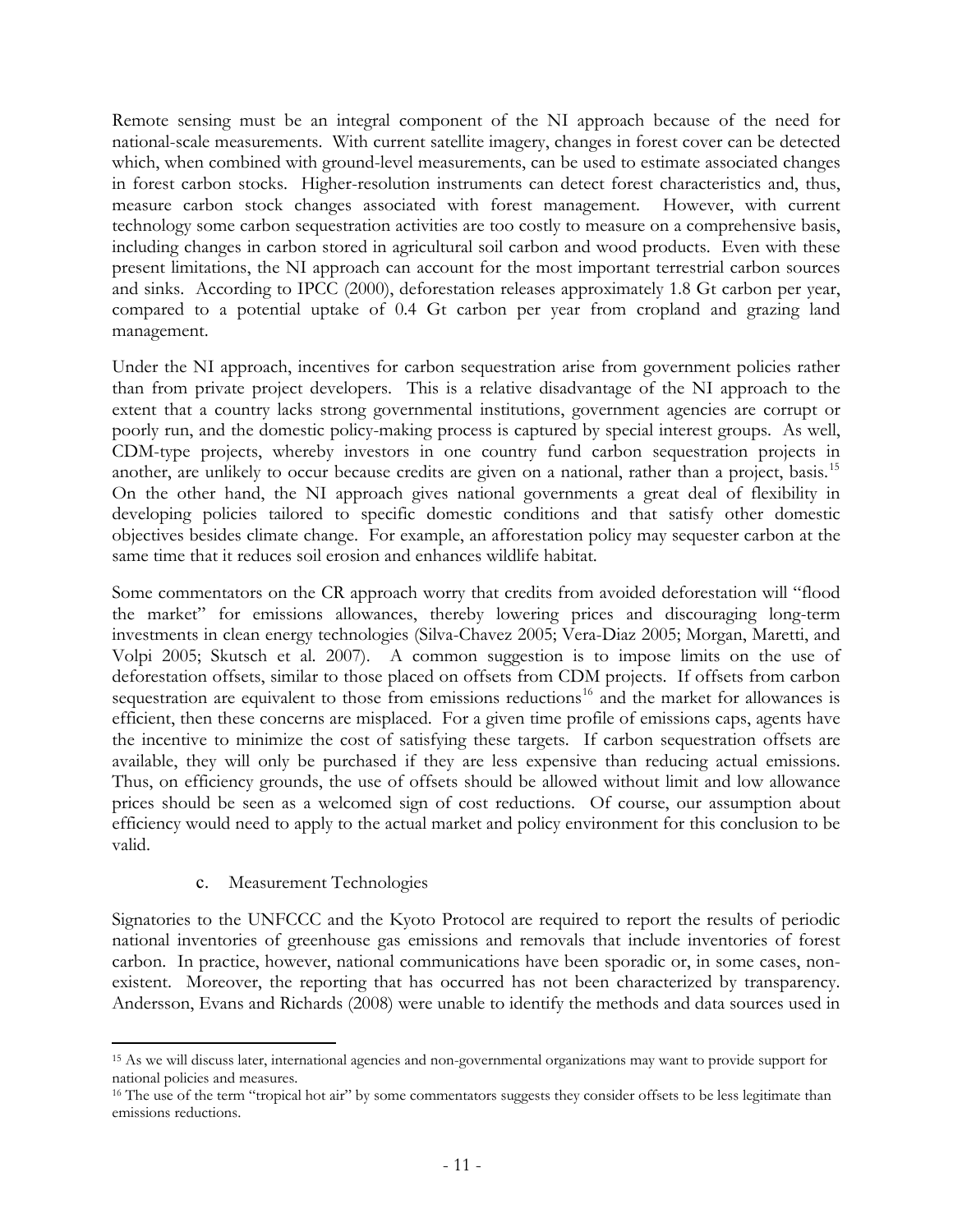each of the reports submitted by Annex 1 countries. Nor were they able to document the exact manner in which the UNFCCC expert review team assessed the reliability and validity of the methods used in these reports.

For changes in national stocks of terrestrial carbon to be successfully linked to a permit trading program, frequent inventories will be needed for all participating countries. Given the high stakes that will be involved, the process of estimation will need to be highly transparent to garner broad support. Finally, these measurements will also need to be highly accurate to generate confidence among the participants that carbon allowance allocations correspond to actual increments in carbon. Accuracy is also important because of the linkage of carbon stocks to the permit trading market. Given its sheer size, even small errors in the measurement of the global forest carbon stock could exceed the total emissions reductions stipulated under a treaty.<sup>[17](#page-17-0)</sup> Clearly, this uncertainty could undermine efforts to reduce net emissions if countries erroneously estimate that they have met their emissions reduction targets based on changes in carbon stocks alone.

Tradeoffs clearly exist between the frequency, transparency, accuracy and cost of national inventories. With massive expenditures on field-based sampling, it would be possible to develop highly accurate national carbon inventories. In contrast, low-cost inventories could be done through the processing of low-resolution satellite imagery using existing field data. However, this low-cost option is unlikely to have a level of accuracy that is suitable to the policy community (Andersson, Evans and Richards 2008). Applying a single measurement protocol in all countries would increase transparency, but given the tremendous variety of geographic, topographic and ecological conditions among countries, this would likely entail prohibitively high costs.

An intermediate approach will be needed to achieve an acceptable balance among costs, frequency, transparency and accuracy. Because field-based inventories are time-consuming and expensive, remote sensing would need to play a central role in the NI approach. Two basic methods can be used to link remote sensing to the assessment of biomass and carbon. First, using the land-cover approach, raw images can be classified into distinct land-cover categories whose biomass properties are well understood. If there is relatively little within-category variation in biomass measures, this method can produce reasonable carbon assessments. An alternative, the forest variable approach, uses remote-sensing products to directly measure stand-level variables such as species, leaf area index, and canopy height that are used as inputs into allometric equations used to estimate total carbon in the stand.

Many remote-sensing instruments can contribute data to the carbon inventory estimation process. Sensors fall under two main categories: active sensors and passive sensors. Passive sensors, including satellite-based instruments such as the Landsat Thematic Mapper (TM) and the Moderate Resolution Imaging Spectroradiometer (MODIS), measure solar radiation reflected from the Earth's surface. Active sensors, including the Synthetic Aperture Radar (SAR) and Light Detection and Ranging (LIDAR) instruments, transmit radiation that is reflected from Earth^s surface and then measured. In general, the instruments with moderate resolution (e.g., Landset TM) are well suited for land classification, while those instruments with higher resolution and more specialized functions (e.g., LIDAR) are better adapted for measuring forest variable inputs for the allometric models.

 $\overline{a}$ 

<span id="page-17-0"></span><sup>17</sup> When estimates based on existing carbon inventory techniques are subject to uncertainty analysis, it is not uncommon to see 15 percent or greater standard error in a country's forest carbon pool estimates (Jonas et al., 1999; Nilsson et al., 2000; Balzter and Shvidenko, 2001).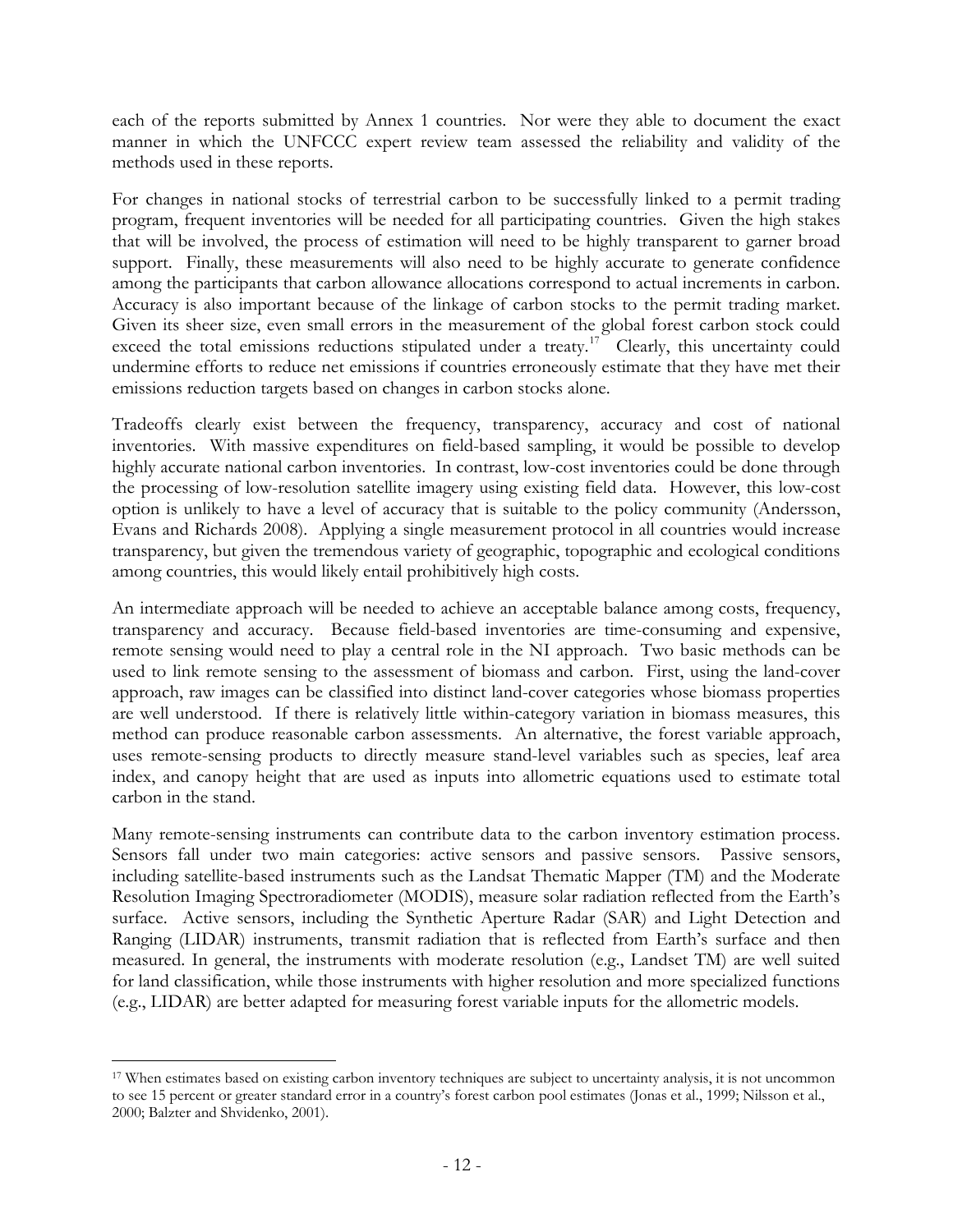For all types of instruments, the data collected via remote sensing have to be correlated to the characteristics of sites sampled via field measurements. Once these relationships are established, it becomes possible to infer land use and forest characteristics based on the remote-sensing data alone. This places a premium on initially undertaking a high-quality inventory. Thereafter, remote-sensing techniques can be used to identify change in the spatial extent and characteristics of forests relative to the initial state. In this regard, costs might be further reduced by concentrating resources on the most rapidly changing forest areas.

Not all countries will have the financial resources or institutional capacity to conduct regular and credible national inventories. This is especially true for developing countries, with Brazil and India being important exceptions (Skutsch et al. 2007). This suggests a role for an international organization, acting perhaps through the IPCC, in providing assistance to countries in developing their national inventories and documenting the results.[18](#page-18-0) This organization might also play a role in verifying inventories and in increasing transparency by serving as a clearinghouse for data and other information. Non-governmental organizations might also be funded to act as third-party auditors.

#### d. Domestic Implementation

Under the NI approach, nations would have responsibility for developing domestic policies to increase carbon sequestration. A wide variety of land management practices will increase the stock of terrestrial carbon, including tree planting on non-forest lands (afforestation), avoiding deforestation, modifying forest management practices to increase carbon uptake, and fire suppression and management. As noted above, however, some carbon stocks (e.g., carbon in agricultural soils and wood products pools) would have to be excluded, at least initially, under NI due to the cost of measuring the entire national stock. One possible remedy is to allow countries to generate credits for selected projects that credibly provide additional and permanent carbon storage. An example might be a new use of wood products in the construction of long-lived structures.

Countries have a range of policy instruments at their disposal to create incentives for carbon sequestration, including subsidies, contracts and government production. In some tropical countries, carbon sequestration might be increased by removing policies that promote deforestation (Santilli and Moutinho 2005, Silva-Chavez 2005). The success of domestic carbon sequestration policies will depend to a large degree on the soundness of a country's governmental institutions. International aid organizations may have a role to play in helping countries strengthen property rights and by providing financial assistance for domestic programs. Santilli and Moutinho (2005) note as an example the G7 Pilot Program for the Protection of the Brazilian Rainforests. As well, a mechanism exists under the UNFCCC for Annex I countries to provide financial and technical assistance to developing countries (Morgan, Maretti, and Volpi 2005).

While NI mitigates the problems with additionality, leakage and permanence with respect to carbon accounting for the international treaty mechanism, these problems resurface when countries pursue domestic policies. For example, if a national government provides subsidies for afforestation, it will be difficult to ensure that payments are given only for additional carbon sequestration. Likewise, there may be intracountry leakage associated with an afforestation program. Problems of this nature

<span id="page-18-0"></span> $\overline{a}$ 18 Skutsch et al. (2007) indicate that the World Bank, among others, have indicated an interest in providing upfront financing for national inventories. These authors also suggest that Annex I Parties, as the beneficiaries of deforestation offsets, might provide funding for forest inventories and domestic policies.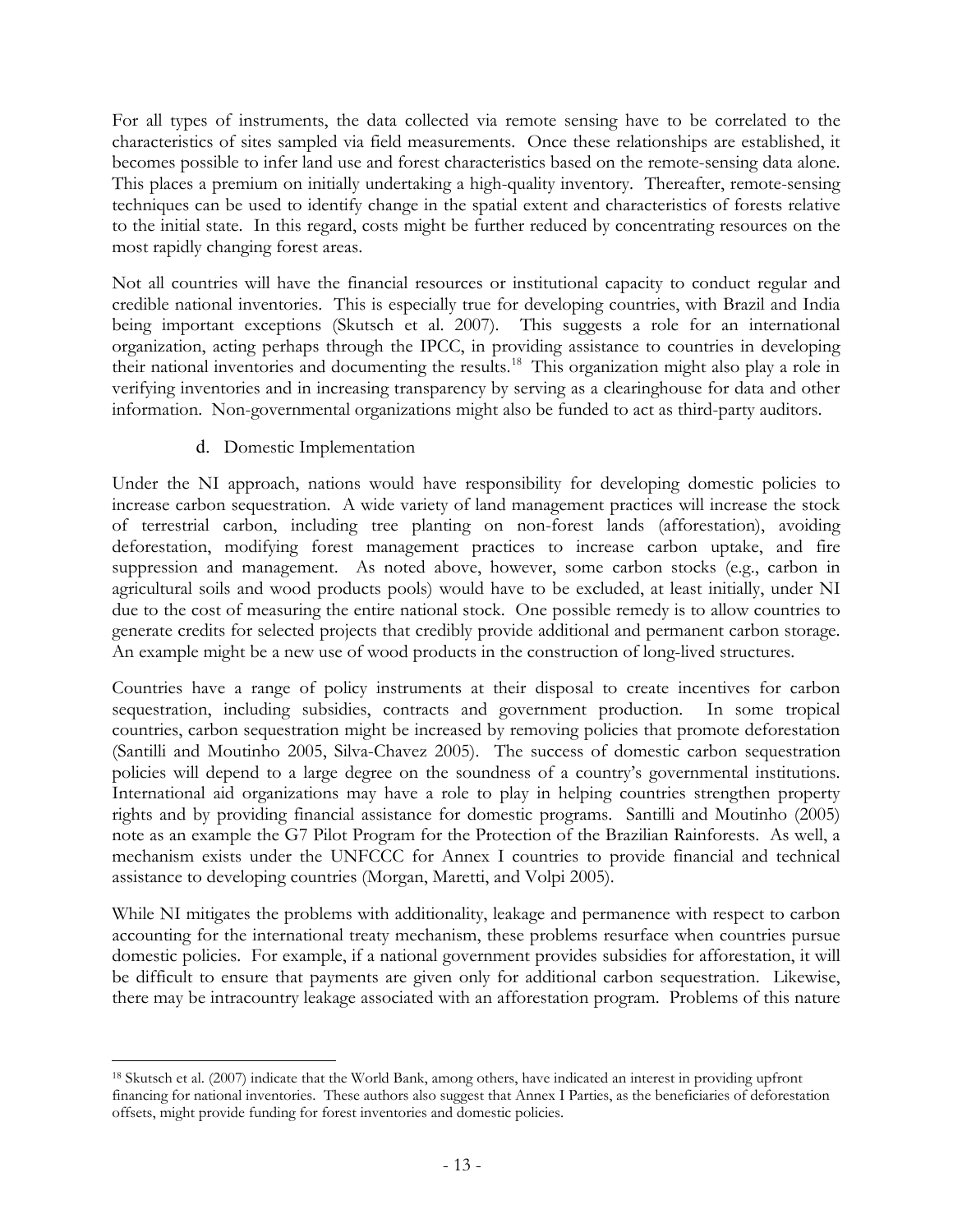arise with many types of domestic policies.<sup>[19](#page-19-0)</sup> Although problems with additionality, leakage and permanence may raise the costs borne by national governments, the NI approach helps to ensure that they do not undermine international efforts to combat climate change.

#### **6. Input-Based Approaches**

While the project-by-project and national inventory approaches described above are linked to the emissions allowance trading system, the international community could choose to adopt a system in which the forest carbon program and the emissions allowance system are not linked. This is exactly what the German Advisory Council on Global Change (Grassl et al. 2003) advised when it recommended a "protocol for the conservation of carbon stocks."

One such approach would be for countries to set targets to reduce emissions (Morgan et al 2005) or other metrics of improvements such as reductions in deforestation, increases in forest acreage or biomass, a beneficial change in management practices, or improvement in forest health. Rather than focusing primarily on carbon credits, the program would focus on inputs such as policies to discourage deforestation, programs to encourage conversion of marginal agricultural land to forests, projects to better manage understocked forests and enhance technical capacity within forest-rich countries. The Global Initiative on Forests and Climate established by Australia<sup>[20](#page-19-1)</sup> employs this approach.

These commitments would be incorporated in the national plans required under the UNFCCC. The commitments could be financed through overseas development aid, international institutions such as the World Bank or through a separate fund established under the successor to the Kyoto Protocol.

There are also variations on this delinked approach. Grassl et al. (2003) describe a delinked approach that would involve a "world-wide system of non-utilization obligations." First developed by Sedjo (1992), under this system countries would accept obligations to protect either their own natural forest systems or pay for certificates from other countries that exceed their non-utilization or protection quota.

The Carbon Finance Mechanism in the World Bank^s Forest Carbon Partnership Facility illustrates another variation. Under that system, "countries would receive payments for reducing emissions below a reference scenario. Payments would only be made to countries that achieve measurable and verifiable emissions reductions." (Myers 2007)

There are several advantages to a "delinked" forest carbon sequestration program. First, it would save on transaction costs (Andersson and Richards 2001). The focus would be on implementation of policies, programs and projects, at both the national and local levels, rather than on issues of measurement, enforcement and crediting. This is not to say that estimation of carbon effects would not be important for program evaluation, but rather that implementation and policing would be simpler.

Second, if negotiations over international forest sequestration and energy emissions tracks proceed separately, delays in one need not hold up the other. Whereas there is at least some experience and precedent for the next round of negotiations on energy-related emissions, an agreement on targets

<span id="page-19-0"></span> $\overline{a}$ 19 For example, see Wu (2000) for an analysis of leakage from the Conservation Reserve Program, a large-scale land conservation program in the U.S.

<span id="page-19-1"></span><sup>20</sup> http://www.ausaid.gov.au/hottopics/topic.cfm?ID=4755\_6308\_104\_9400\_7292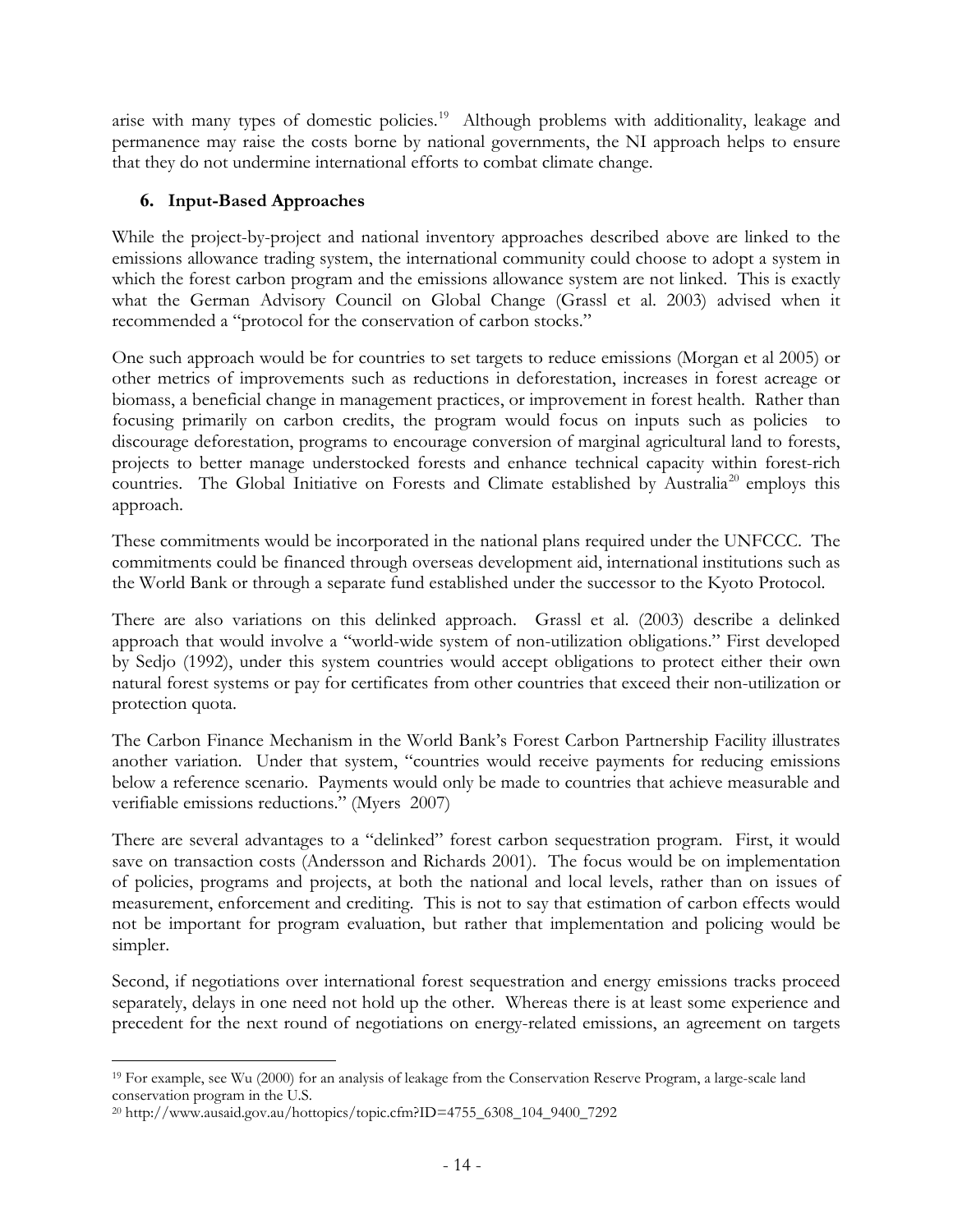and rules for inclusion of carbon sinks would "have to start practically from scratch," (Grassl et al 2003.)

Third, separation of the forest carbon program from carbon trading would ameliorate the problems associated with liability for carbon losses due to fire, pests or natural disaster.

There are two particularly serious disadvantages to this delinked approach, however. Where the national inventory dulls the incentives relative to the project-by-project approach, the delinked approach that shifts the focus from accomplishments (outcomes) to encouraging policies, programs and projects (inputs) dulls incentives further still. Participating countries may shift their attention from assuring positive carbon outcomes to attracting more dollars for more projects regardless of efficacy. Also, decoupling the forest carbon program from the cap-and-trade program removes one of the best sources of funding to promote changes in land-use: emitters who are seeking lower cost options to reduce their net emissions.

#### **7. Conclusions**

The Kyoto Protocol has not been fully effective, as demonstrated by continuing disagreements over what constitutes human-induced changes in carbon stocks; by the small number of approved CDM forestry projects; and by the lack of provisions to address tropical deforestation, the largest source of forest-based emissions. The Kyoto Protocol establishes national-level accounting for Annex I countries with the stipulation that all changes in carbon inventories be human-induced. The CDM established for non-Annex I countries requires project-by-project accounting for afforestation and reforestation activities. The expiration of the Kyoto Protocol in 2012 invites a reexamination of how to address terrestrial carbon management within the framework of an international climate change treaty. This paper has described three mechanisms to encourage reductions in net emissions of carbon dioxide from the forest sector.

A large number of general policy design issues arise when one contemplates mechanisms for including forests in an international climate change treaty. These include scale, linkage to allowance trading, and baseline measurement. Based on our discussion of these issues, we identify three basic policy approaches: 1) project-by-project accounting linked to the permit market, 2) national-level accounting linked to the permit market, and 3) an unlinked input-based approach.

Past experience with project-by-project accounting, the approach used under the CDM, reveals a number of serious challenges. Foremost among these is the difficulty of establishing the reference case, especially when the carbon stock is dynamic due to biological processes or human activity. In the absence of a credible reference case, it is impossible to know if carbon offsets are additional and, thus, deserving of compensation through the permit market. The additionality problem is compounded by problems of leakage (off-site effects of projects), permanence (future release of carbon from a project), and a host of adverse selection problems. Our conclusion is that project-byproject accounting has fundamental flaws and should not be a central component of the forestry mechanisms adopted in a post-2012 agreement.

We find linked national-level accounting to be a much more promising approach. Under the NI approach, nations conduct periodic inventories of their entire forest carbon stock. The measured stock is compared to a negotiated baseline stock to determine the offset credits that can be redeemed, or debits that must be covered, in the permit market. With the NI approach, it is the nation, rather than the project developer, who pursues carbon sequestration activities through the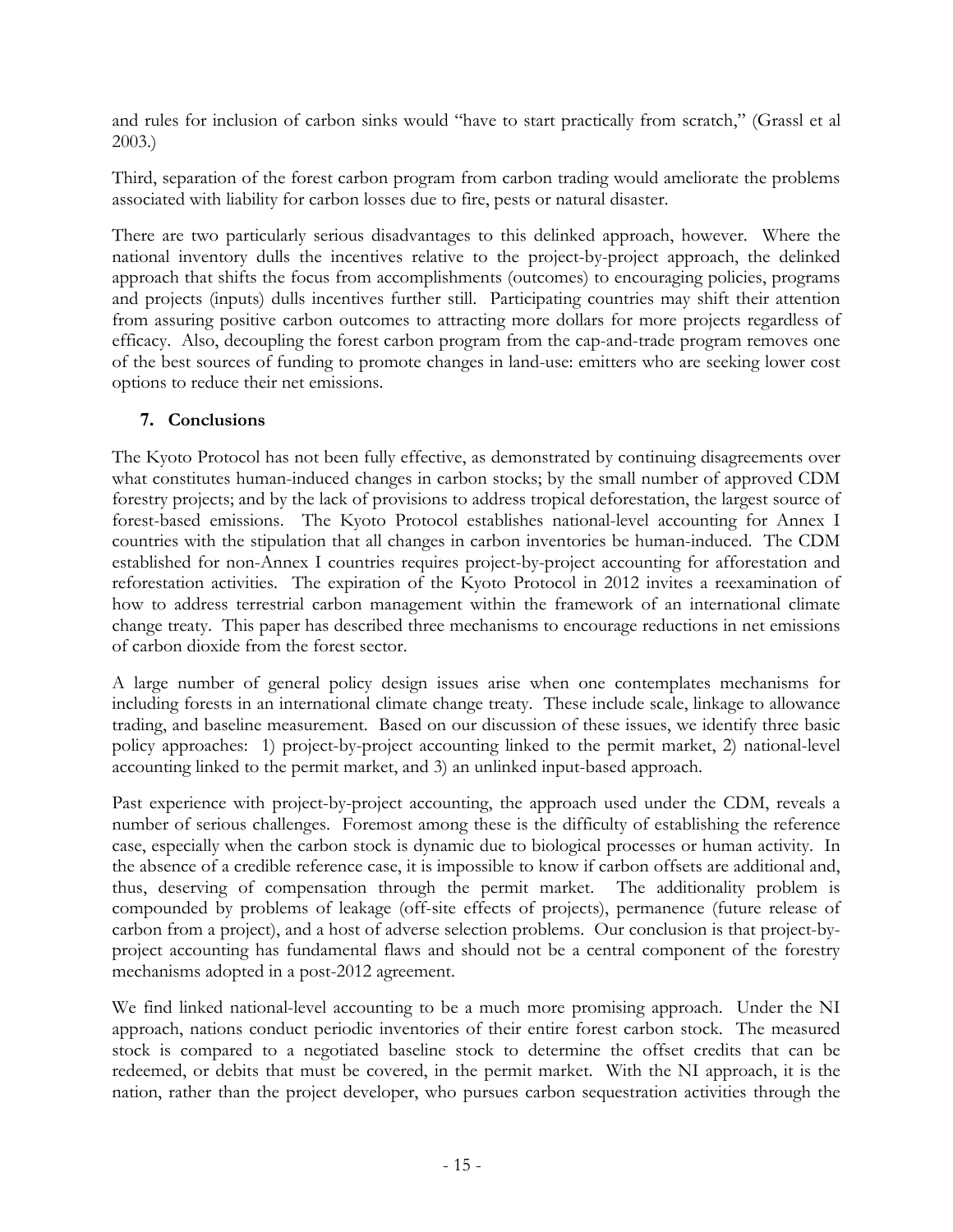development of domestic policies. To circumvent the difficult task of forecasting future stocks in an unobservable reference case, we favor a negotiation process to determine the reference case stock. These negotiations could be used to address fairness and equity issues as well as to provide incentives for countries—in particular, countries with historically declining stocks—to participate in the agreement.

The NI approach offers many advantages relative to the treaty's primary objective of achieving real reductions in greenhouse gas emissions. It greatly reduces the problems of additionality, leakage, permanence, and adverse selection that plague the project-by-project approach and the CDM. It also provides comprehensive coverage of all forest carbon stocks and accounts for all changes in these stocks, whether they have human or natural causes. Unlike the forestry provisions of the Kyoto Protocol, the NI approach is a seamless program that applies equally to all participating countries and to all measurable changes in forest carbon stocks.

National-level accounting is also included in a number of recent proposals for compensating reductions in tropical deforestation. While the CR proposals contain some of the attractive features of the NI approach, they also have shortcomings. First, they are essentially an appendage to the Kyoto Protocol that, while bringing tropical deforestation under the Framework Convention, leave in place other problematic features like the CDM. Second, the proposals emphasize reference cases based on historical trends in forest area, giving rise to the adverse selection problem whereby countries with declining forest area refuse to participate. The various schemes proposed to address this problem all dilute the incentives for carbon capture. Under the NI approach, participation is induced through a separate wealth-transfer mechanism (e.g., a lower negotiated reference case stock) while appropriate marginal incentives for reducing deforestation are retained. In the literature on CR, some authors express concern that excessive offsets for avoided deforestation will create "tropical hot air," thereby leading to artificial reductions in permit prices. In our view, it is appropriate to create additional offsets to induce participation provided that reductions are made elsewhere to maintain the overall emissions reduction goal.

The NI approach also has disadvantages that need to be acknowledged. First, because of the need to conduct national inventories, the scope of carbon sequestration activities is limited to those that can be measured with relative ease. Second, incentives for carbon sequestration activities must arise from domestic policies initiated by national government rather than from private project developers, a relative disadvantage in countries with weak institutions, corruption, and a domestic policy-making process captured by special interest groups. On the other hand, the NI approach gives national governments a great deal of flexibility in developing policies tailored to specific domestic conditions and that satisfy other domestic objectives besides climate change. Finally, problems with additionality, permanence, etc. may resurface with—and reduce the effectiveness of—domestic carbon sequestration policies pursued by national governments, though this does not compromise the performance of the international treaty.

The feasibility of the NI approach hinges on whether it is possible to conduct regular and reliable national forest inventories for a large group of countries. We have briefly reviewed some of the important technical issues, but this is clearly an area requiring further inquiry.<sup>[21](#page-21-0)</sup> An appropriate balance would need to be found among costs, frequency, transparency, and accuracy. Inventories will need to be accurate because small errors in national inventories could generate large numbers of offsets, potentially swamping the permit market. If the current measurement technologies are

 $\overline{a}$ 

<span id="page-21-0"></span><sup>21</sup> See Andersson, Evans, and Richards (2008) for a more in-depth treatment.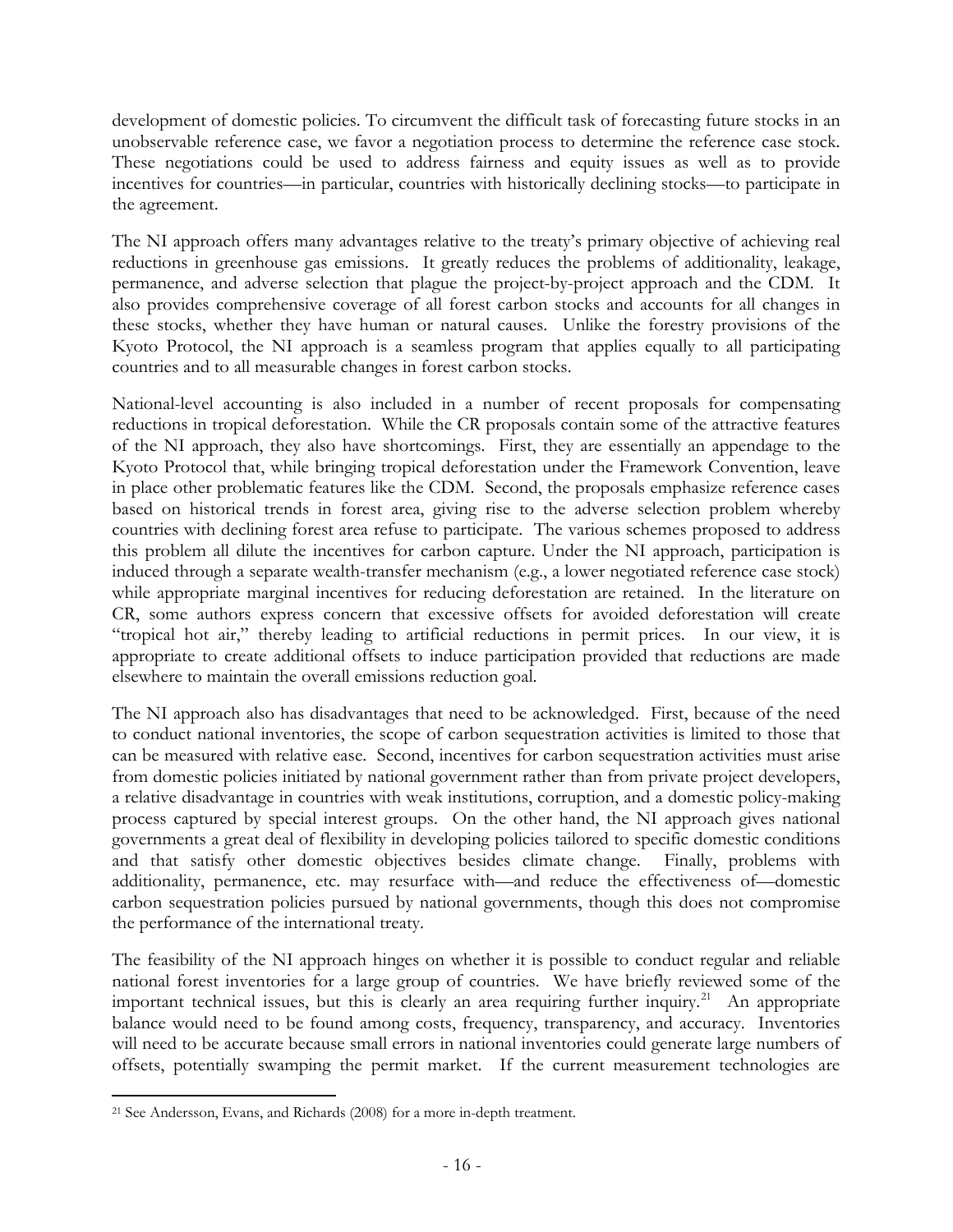inadequate, then we would recommend that an input-based approach be used as an interim measure while scientific community works to overcome the measurement challenges.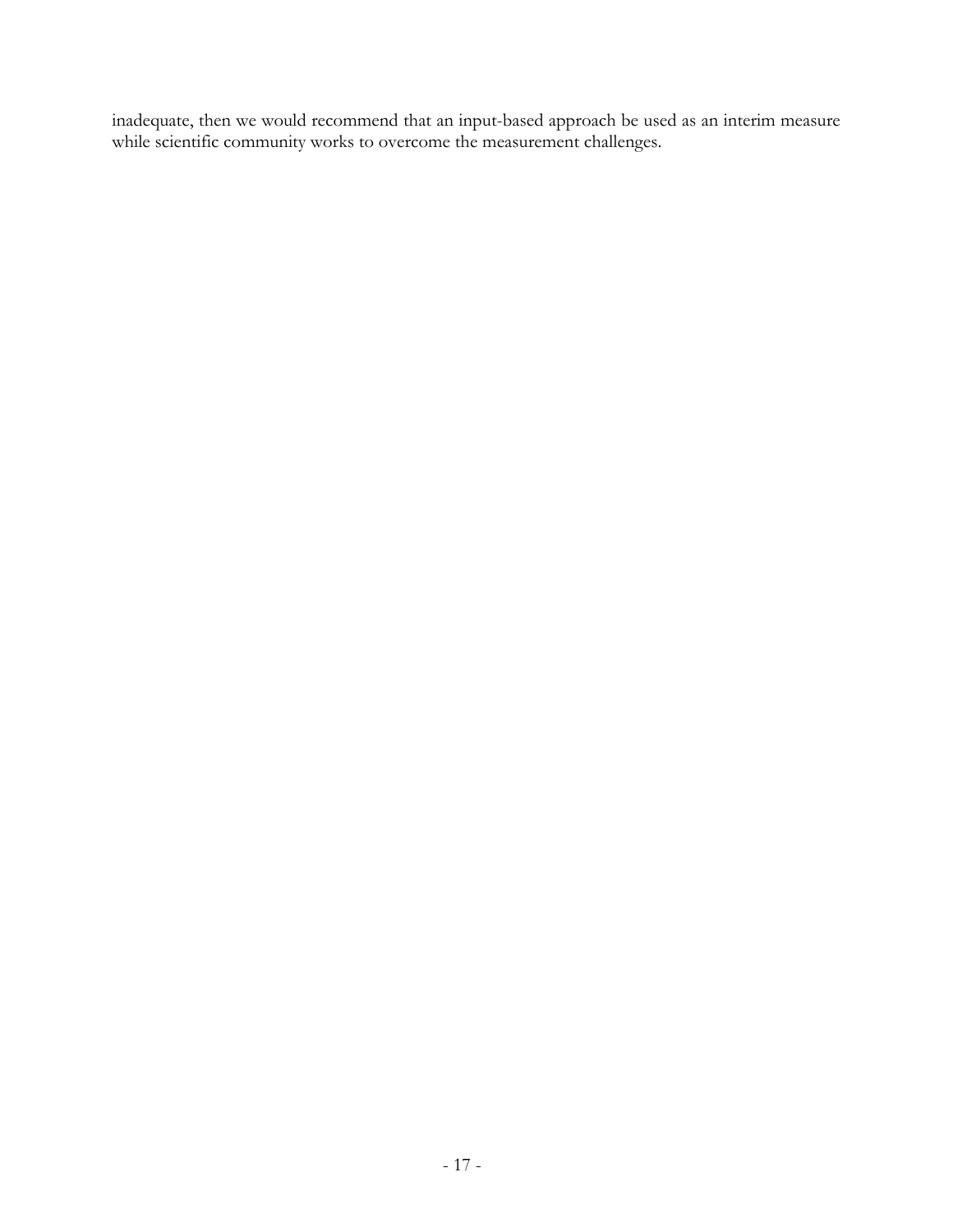#### **References**

- Alig, R., D. Adams, B. McCarl, J. Callaway S. Winnett. 1997. "Assessing Effects of Mitigation Strategies for Global Climate Change with an Intertemporal Model of the U.S. Forest and Agriculture Sectors." In R.A. Sedjo, R.N. Sampson J. Wisniewski, eds. *Economics of Carbon Sequestration in Forestry* . Boca Raton: CRC Press, 1997, pp. 97-112.
- Alig, R., D. Adams, and B. McCarl. 1998. "Ecological and Economic Impacts of Forest Policies: Interactions across Forestry and Agriculture.] *Ecological Economics* 27: 63-78.
- Andersson, K., T.P. Evans, and K.R. Richards. 2008. National forest carbon inventories: policy needs and assessment capacity. Forthcoming, *Climatic Change*.
- Andersson, K., and K.R. Richards. 2001. Implementing an international carbon sequestration program: can the leaky sink be fixed? *Climate Policy* 1: 173-88.
- Balzter, H. and Shvidenko, A.: 2000. 'Map accuracy report SIBERIA forest cover map, SIBERIA Working Note 58.^ Laxenburg, Austria: IIASA
- Bird, N. 2005. "Considerations for Choosing an Emission Target for Compensated Reduction." In: P. Moutinho and S. Schwartzman, eds. *Tropical Deforestation and Climate Change.* Amazon Institute for Environmental Research and Environmental Defense.
- Bohm, P. and C. Russell. 1985. "Comparative Analysis of Alternative Policy Instruments." in A. Kneese and J. Sweeney eds. Volume 1, *Handbook of Natural Resource and Energy Economics.*
- Brown, S. 1999. "Guidelines for Inventorying and Monitoring Carbon Offsets in Forestry-Projects." World Bank Working Paper, Washington D.C. World Bank Group.
- De Alessi Louis*.* 1982. *On the Nature and Consequences of Private and Public Enterprises*, 67 MINN. L. REV. 191, 193.
- Fisher B. et al.,1996. "An Economic Assessment of Policy Instruments for Combating Climate Change] *Intergovernmental Panel on Climate Change, Climate Change 1995: Economic And Social Dimensions Of Climate Change* (James P. Bruce et al. eds., 1996).
- Foody, G.M., Boyd, D.S., Cutler, M.E.J.: 2003, 'Predictive relations of tropical forest biomass from Landsat TM data and their transferability between regions', *Remote Sens. Environ.* 85(4), 463-474.
- Grassl, H. et al. 2003. "Climate Protection Strategies for the 21<sup>st</sup> Century: Kyoto and Beyond." Special Report of the German Advisory Council on Global Change (WBGU). Berlin, Germany.
- Gullison, R. et al. 2007. \Tropical Forests and Climate Policy.] *Science* 316:985-986.
- IPCC (International Panel on Climate Change): 2000, *Land Use, Land-Use Change, and Forestry*, Special Report, IPCC, Geneva, Switzerland.
- Jonas, M., Nilsson, S., Obersteiner, M., Gluck, M., Ermoliev, Y. 1999. "Verification Times Underlying the Kyoto Protocol: Global Benchmark Calculations." Interim Report IR-99062. International Institute for Applied Systems Analysis, Laxenburg, Austria.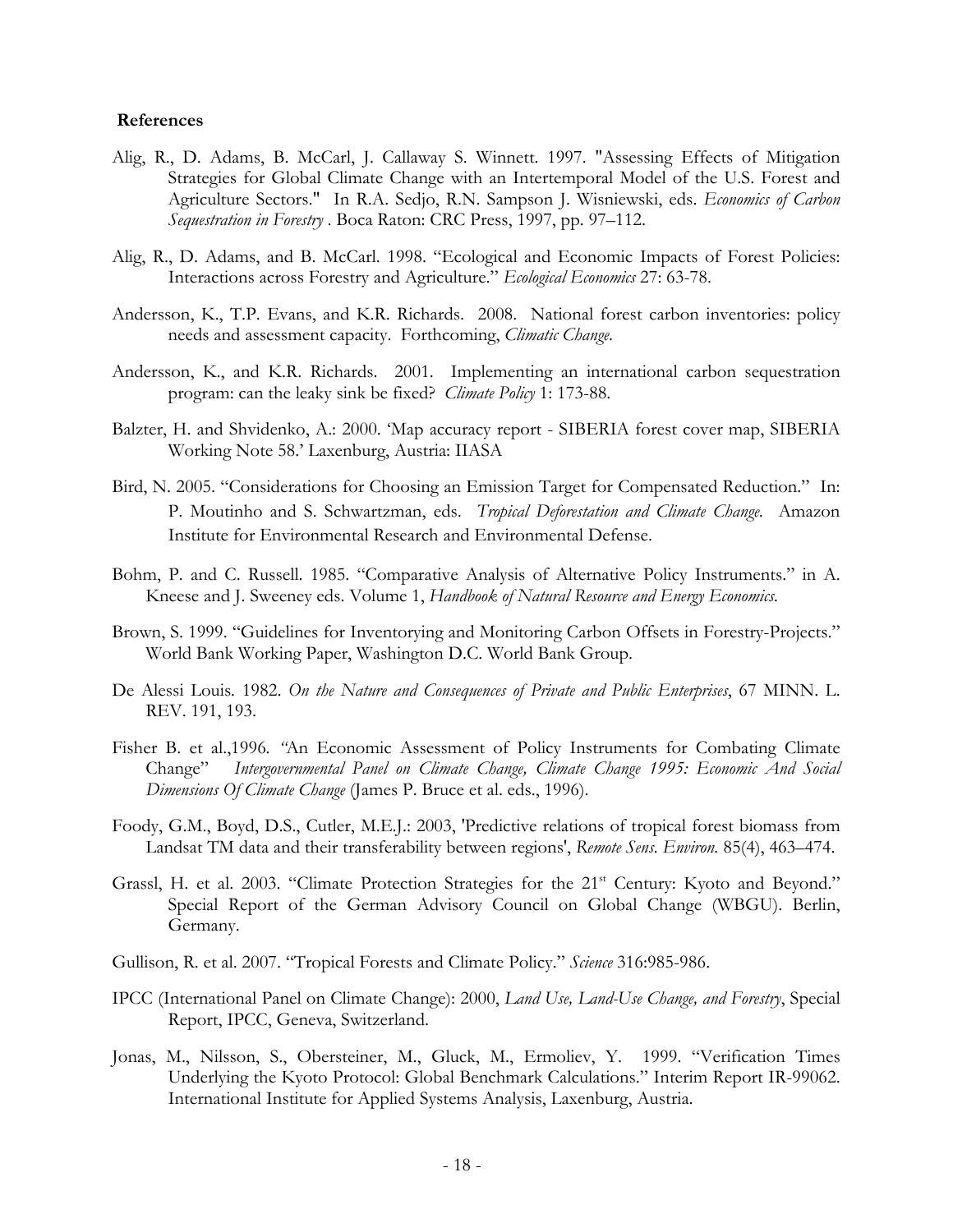- Lu, D., Mausel, P., Brondízio, E., and Moran, E.: 2004, 'Change detection techniques', *International Journal of Remote Sensing* 25(12), 2365-2401.
- Lubowski, R.N., Plantinga, A.J., and R.N. Stavins. 2008. What Drives Land-Use Changes in the United States? A National Analysis of Landowner Decisions. *Land Economics* 84(4):529-550.
- Morgan, J., Maretti, C., and G. Volpi. 2005. "Tropical Deforestation in the Context of the Post-2012 Climate Change Regime.] In: P. Moutinho and S. Schwartzman, eds. *Tropical Deforestation and Climate Change*. Amazon Institute for Environmental Research and Environmental Defense.
- Myers, E. 2007. "Policies to Reduce Emissions from Deforestation and Degradation (REDD) in Tropical Forests" Resources for the Future RFF DP 07-50, Washington DC.
- Nepstad, D., Soares-Filho, B., Merry, F., Moutinho, P., Rodriques, H.O., Bowman, M., Schwartzman, S., Almeida, O., and S. Rivero. 2007. The Costs and Benefits of Reducing Carbon Emissions from Deforestation and Forest Degradation in the Brazilian Amazon. Falmouth, MA: The Woods Hole Research Center.
- Newell, R.G., and R.N. Stavins. 2000. Climate Change and Forest Sinks: Factors Affecting the Costs of Carbon Sequestration. *Journal of Environmental Economics and Management* 40**:** 211-235.
- Moutinho, P., Schwartzman, S., and M. Santilli. 2005. Introduction. In: P. Moutinho and S. Schwartzman, eds., *Tropical Deforestation and Climate Change*, Amazon Institute for Environmental Research.
- Nabours, G. and O. Masera. 2007. "Forestry." Chapter 9 in *IPCC Climate Change 2007: Mitigation*. Cambridge University Press. Nilsson, S., Shvidenko, A., Stolbovoi, V., Gluck, M., Jonas, M. and Obersteiner, M.: 2000, 'Full Carbon Account for Russia', Interim Report IR-00-021, International Institute for Applied Sciences (IASA), Laxenburg, Austria.
- Office of Technology Assessment. 1995. *Environmental Policy Tools-A User's Guide* . U.S. CONGRESS, REP. NO. OTA-ENV-634, (1995)
- Osafo, Y.B. 2005. "Reducing Emissions from Tropical Forest Deforestation: Applying Compensated Reduction in Ghana." In: P. Moutinho and S. Schwartzman, eds. *Tropical Deforestation and Climate Change.* Amazon Institute for Environmental Research and Environmental Defense.
- Paustian, K., J. Antle, J. Sheehan, and E. Paul. 2006. *Agriculture's Role in Greenhouse Gas Mitigation*. Report prepared for the Pew Center on Global Climate Change, Arlington Virgina.
- Richards, K. 2000. "Framing Environmental Policy Instrument Choice," *Duke Environmental Law and Policy Forum*, 10:221-282.
- Richards, K. 2004. "A Brief Overview of Carbon Sequestration Economics and Policy," *Environmental Management* 33(4):545-558*.*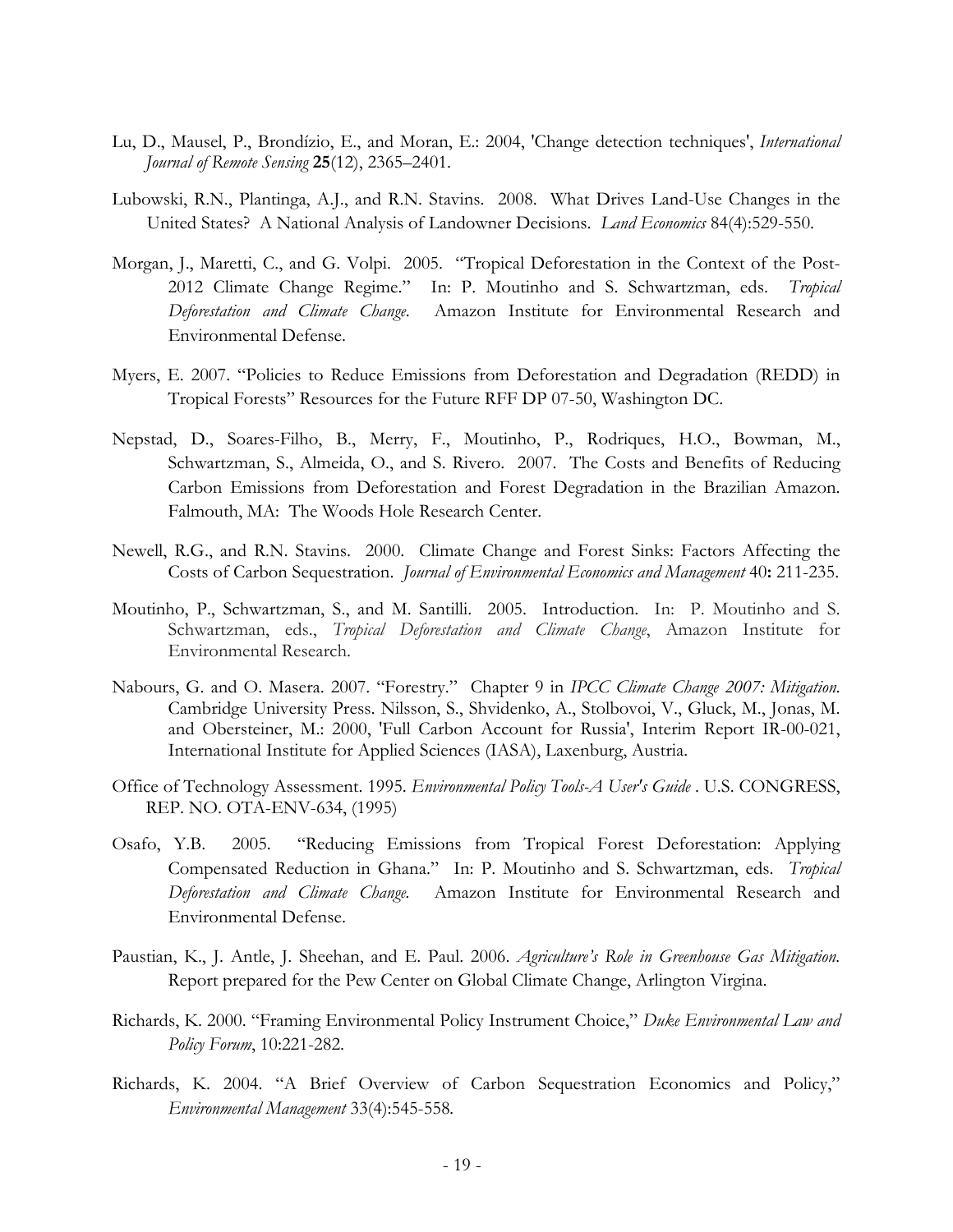- Richards, K.R., and K. Andersson. 2001. "The leaky sink: peristent obstacles to a forest carbon sequestration program based on individual projects." *Climate Policy* 1: 41-54.
- Richards, K., N. Sampson, and S. Brown. 2006. "Agricultural and Forestlands: U.S. Carbon Policy Strategies." Report for the Pew Center on Global Climate Change.
- Riley, R., Phillips, H., Schuft, M. and Garcia, M.: 1997. "Resolution and error in measuring landcover change: Effects on estimating net carbon release from Mexican terrestrial ecosystems," *International Journal of Remote Sensing* 18(1), 121-137.
- Santilli, M., and P. Moutinho. 2005. "National Compacts to Reduce Deforestation." In: P. Moutinho and S. Schwartzman, eds. *Tropical Deforestation and Climate Change*. Amazon Institute for Environmental Research and Environmental Defense.
- Santilli, M., Moutinho, P., Schwartzman, S., Nepstad, D., Curran, L., and C. Nobre. 2005. "Tropical Deforestation and Kyoto Protocol: An Editorial Essay." *Climatic Change* 71:267-76.
- Sanz, M. 2007. "Reducing Emissions from Deforestation in Developing Countries (REDD)." Presentation to COM+ Media Training, Vienna, Austria, 29 August 2007.
- Sedjo, R. 1991. "Implications of a Tradeable Obligations Approach to International Forest Protection" report at: http://www.rff.org/Publications/Pages/PublicationDetails.aspx?PublicationID=13557
- Sedjo, R.A. and B. Sohngen. 2007. Carbon Credits for Avoided Deforestation. Discussion Paper DP 07-47. Washington, DC: Resources for the Future.
- Schlamadinger, B., Ciccarese, L., Dutschke, M., Fearnside, P.M., Brown, S., and D. Murdiyarso. 2005. "Should we include avoidance of deforestation in the international response to climate change?" In: P. Moutinho and S. Schwartzman, eds. *Tropical Deforestation and Climate Change*. Amazon Institute for Environmental Research.
- Silva-Chavez, G.A. 2005. "Reducing Greenhouse Gas Emissions from Tropical Deforestation by Applying Compensated Reduction to Bolivia." In: P. Moutinho and S. Schwartzman, eds. *Tropical Deforestation and Climate Change*. Amazon Institute for Environmental Research and Environmental Defense.
- Skutsch, M., Bird, N., Trines, E., Dutschke, M., Frumhoff, P., de Jong, B.H.J., van Laake, P., Masera, O., and D. Murdiyarso. 2007. "Clearing the Way for Reducing Emissions from Tropical Deforestation.] *Environmental Science and Policy* 10: 322-34.
- Stavins R. et al. 1991. *Project 88-Round II: Incentives for Action: Designing Market-Based Environmental Strategies*.
- Stavins, R. 1997. "Policy Instruments for Climate Change: How can National Governments Address a Global Problem?] *The University of Chicago Legal Forum*, p 293.